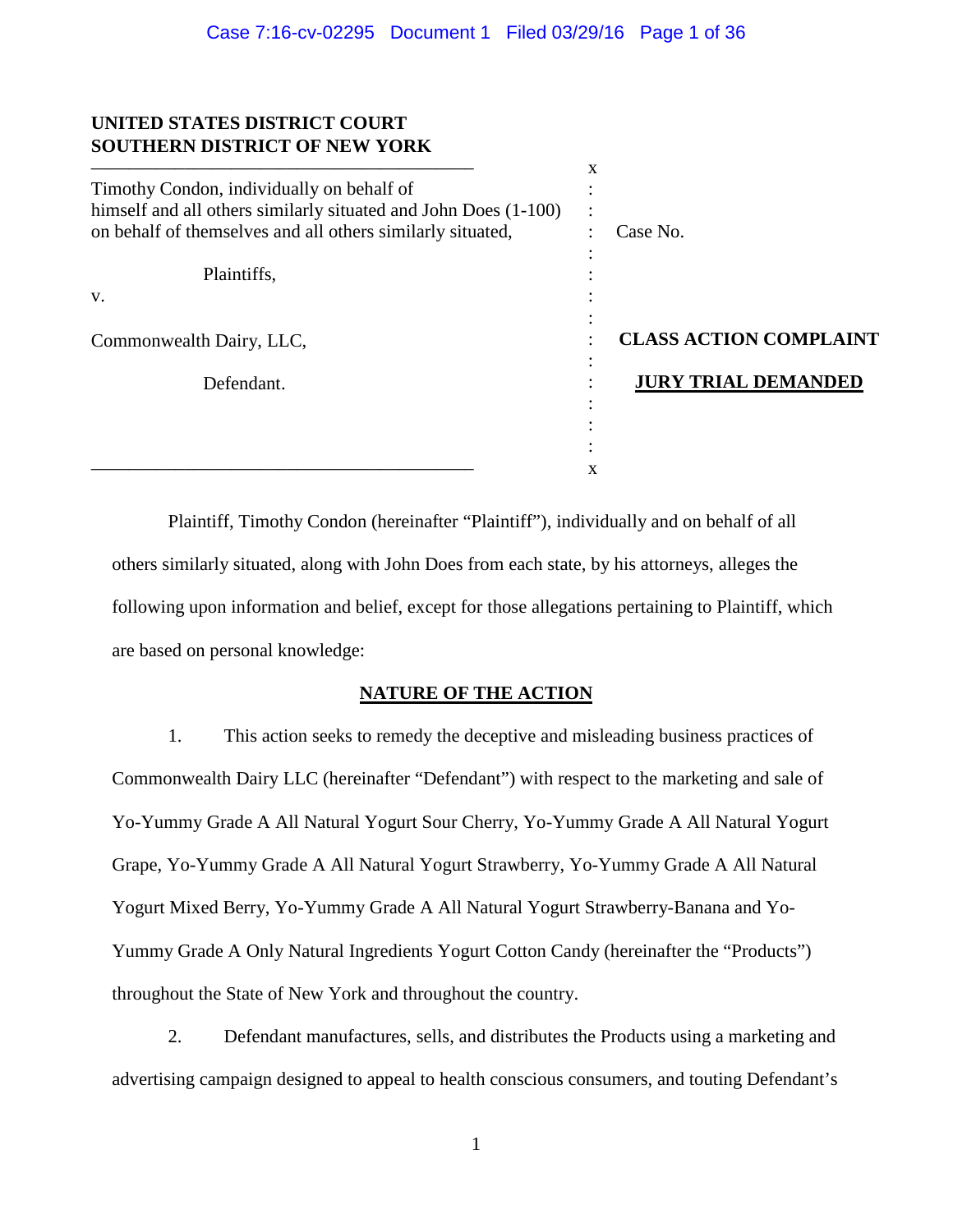### Case 7:16-cv-02295 Document 1 Filed 03/29/16 Page 2 of 36

Products as "All Natural" and/or "Only Natural Ingredients". However, Defendant's advertising and marketing campaign is false, deceptive, and misleading because the Products contain various artificial and synthetic ingredients.

3. Plaintiff and those similarly situated ("Class Members") relied on Defendant's misrepresentations that the Products are "All Natural" and/or "Only Natural Ingredients" when purchasing the Products. Plaintiff and Class Members paid a premium for the Products over and above comparable products that did not purport to be natural. Given that Plaintiff and Class Members paid a premium for the Products based on Defendant's misrepresentations that they are "All Natural" and/or "Only Natural Ingredients", Plaintiff and Class Members suffered an injury in the amount of the premium paid.

4. Defendant's conduct violated and continues to violate New York General Business Law §§ 349 and 350, the consumer protection statutes of all 50 states, and the Magnuson-Moss Warranty Act. Defendant breached and continues to breach its express and implied warranties regarding the Products. Defendant has been and continues to be unjustly enriched. Accordingly, Plaintiff brings this action against Defendant on behalf of himself and Class Members who purchased the Products during the applicable statute of limitations period (the "Class Period").

## **JURISDICTION AND VENUE**

5. Jurisdiction is proper pursuant to 28 U.S.C. § 1332(d)(2). Plaintiff is a citizen of the State of New York and resides in Dutchess County. Defendant is a corporation with its principal place of business in Brattleboro, Vermont, and is organized and existing under the laws of the State of Delaware. Upon information and belief, the amount in controversy is in excess of \$5,000,000, exclusive of interests and costs.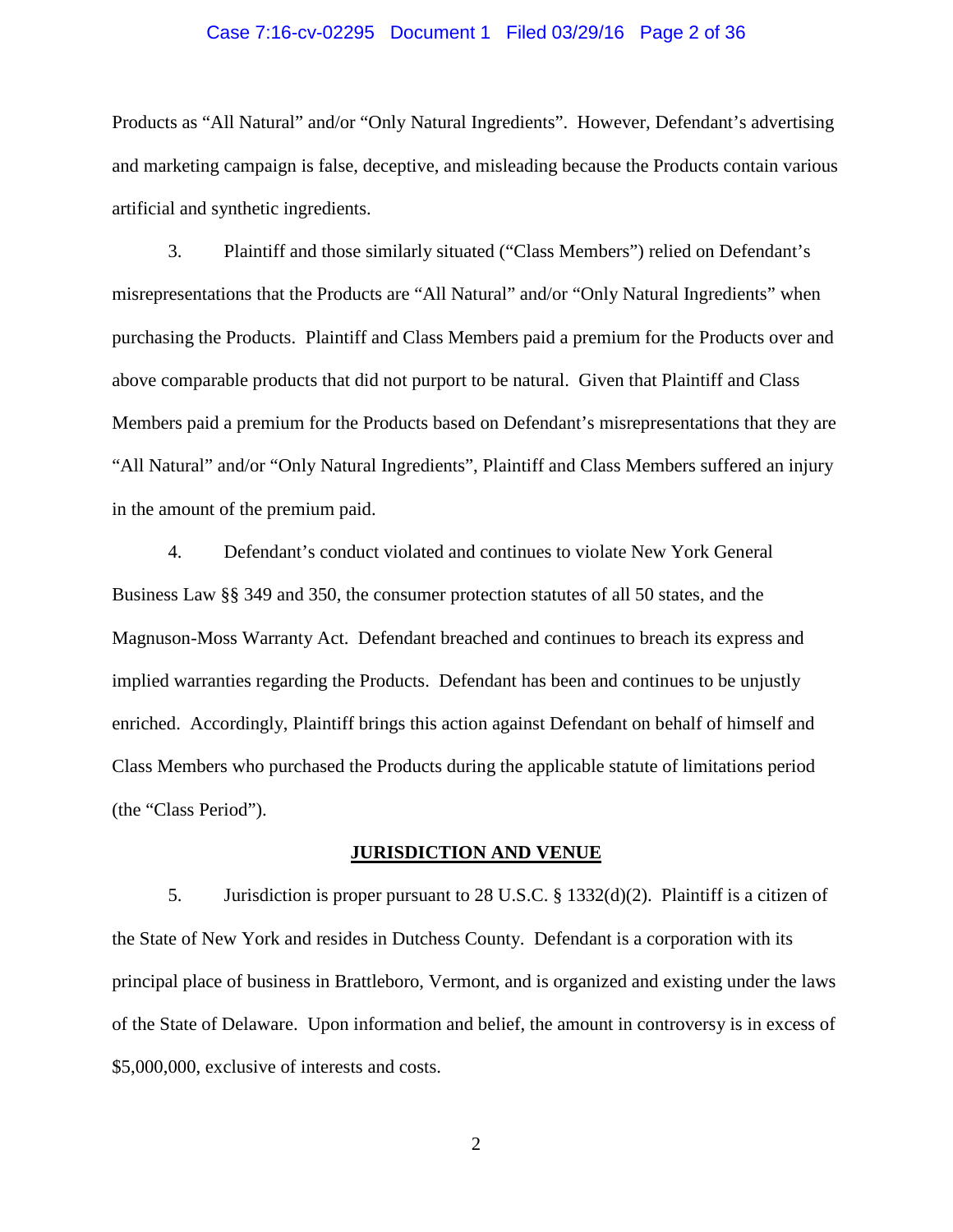### Case 7:16-cv-02295 Document 1 Filed 03/29/16 Page 3 of 36

6. This Court has personal jurisdiction over Defendant because Defendant conducts and transacts business in the State of New York, contracts to supply goods within the State of New York, and supplies goods within the State of New York.

7. Venue is proper because Plaintiff and many Class Members reside in the Southern District of New York, and throughout the State of New York.

## **PARTIES**

### **Plaintiff**

8. Plaintiff is an individual consumer who, at all times material hereto, was a citizen of Dutchess County, New York. During the Class Period, Plaintiff purchased the Products in 2016 in Wal-Mart stores located in Dutchess County, New York.

9. Plaintiff purchased the Products because he saw the labeling, and read the packaging, which represented that the Products are "All Natural" and/or "Only Natural Ingredients". Moreover, Defendant's website represents that the Products are indeed "All Natural" or contain "Only Natural Ingredients." Plaintiff relied on Defendant's false, misleading, and deceptive representations that the Products are "All Natural" and/or "Only Natural Ingredients". Had Plaintiff known the truth—that the representations he relied upon in making his purchases were false, misleading, and deceptive—he would not have purchased the Products at a premium price.

#### **Defendant**

10. Defendant is a corporation organized and existing under the laws of the State of Delaware with its principal place of business in Brattleboro, Vermont. Defendant manufactures, markets, advertises and distributes the Products throughout the United States. Defendant created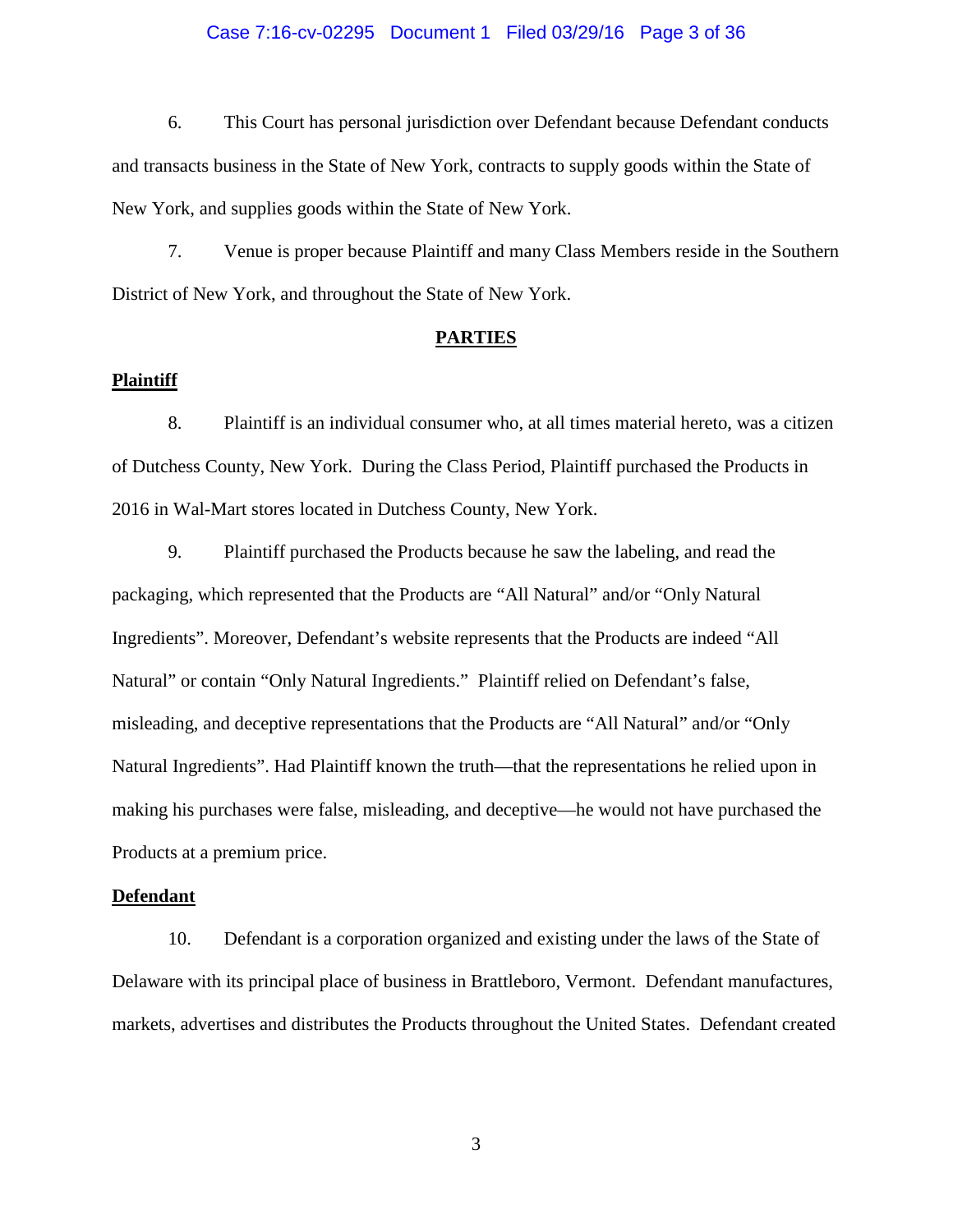### Case 7:16-cv-02295 Document 1 Filed 03/29/16 Page 4 of 36

and/or authorized the false, misleading and deceptive advertisements, packaging and labeling for the Products.

## **FACTUAL BACKGROUND**

11. Consumers have become increasingly concerned about the effects of synthetic and chemical ingredients in food. Companies such as the Defendant have capitalized on consumers' desire for purportedly "natural products." Indeed, consumers are willing to pay, and have paid, a premium for products branded "natural" over products that contain synthetic ingredients. In 20[1](#page-3-0)0, sales of natural products grew 6% to \$117 billion.<sup>1</sup> Reasonable consumers, including Plaintiff and Class Members, value natural products for important reasons, including the belief that they are safer and healthier than alternative products that are not represented as natural.

12. As depicted below, the Products' packaging prominently represents that they are "All Natural" and/or "Only Natural Ingredients". But, despite these representations, the Products contain many ingredients that are not natural. Plaintiff read and relied upon each of the aforementioned representations on the Products' packaging and on Defendant's website.

<span id="page-3-0"></span> <sup>1</sup> *About the Natural Products Association,* NATURAL PRODUCTS ASSOCIATION (last accessed July 3, 2015), http://www.npainfo.org/NPA/About\_NPA/NPA/AboutNPA/AbouttheNaturalProductsAssociation.aspx?hkey=8d3a1 5ab-f44f-4473-aa6e-ba27ccebcbb8; *Chemical Blessings What Rousseau Got Wrong*, THE ECONOMIST, Feb. 4, 2008, available at http://www.economist.com/node/10633398; *see also* Hunger Oatman-Standford, *What Were We Thinking? The Top 10 Most Dangerous Ads*, COLLECTORS WEEKLY (Aug. 22, 2012),

http://www.collectorsweekly.com/articles/the-top-10-most-dangerous-ads/ (featuring advertisements for dangerous synthetic chemicals that were once marketed as safe).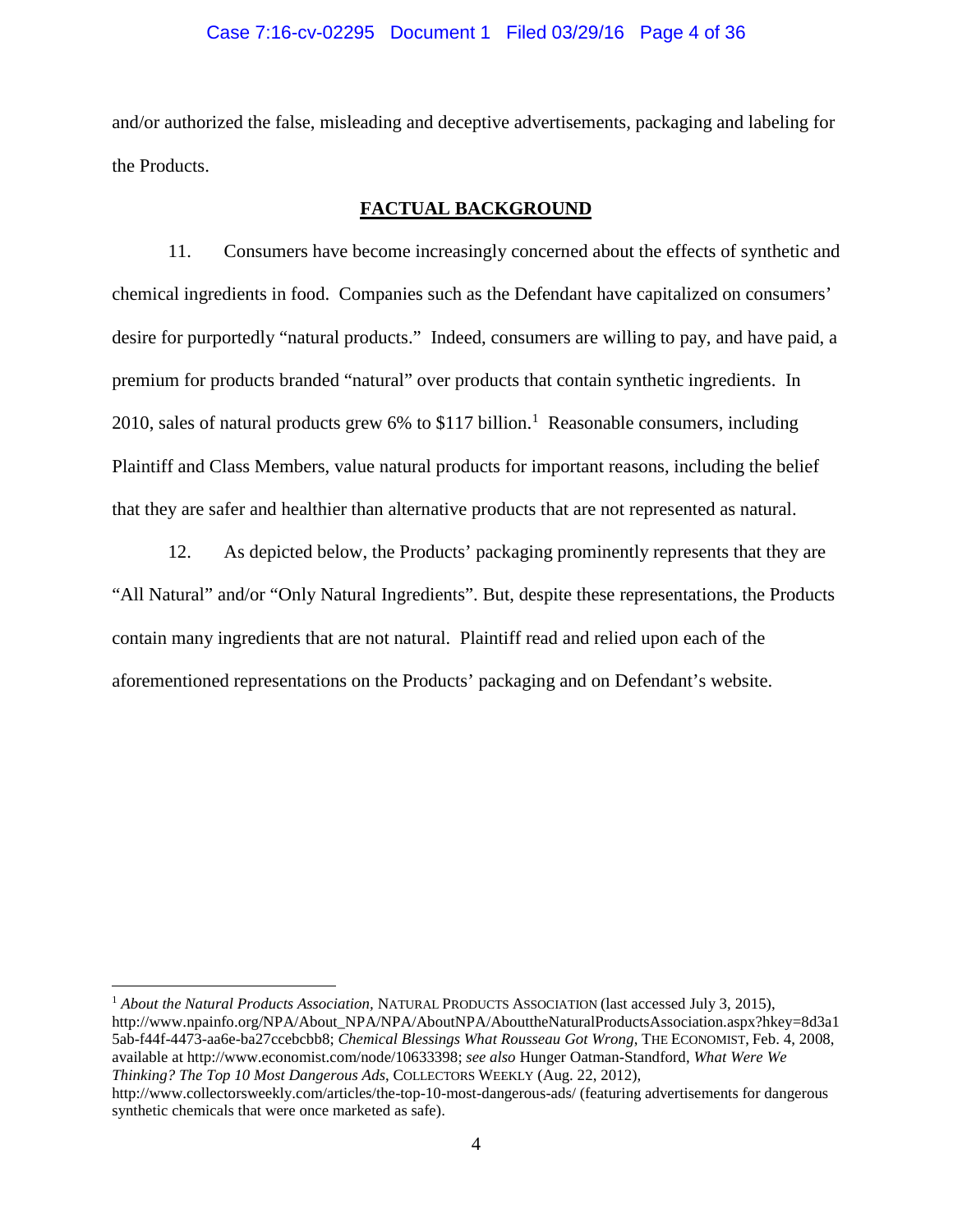| Name of                                                                                     | Synthetic                                                                                    | <b>Photo of Product Packaging</b>                           |
|---------------------------------------------------------------------------------------------|----------------------------------------------------------------------------------------------|-------------------------------------------------------------|
| <b>Product</b><br>$\overline{Y}$ o-Yummy<br>Grade A All<br>Natural<br>Yogurt Sour<br>Cherry | <b>Ingredients</b><br>Kosher<br>$\bullet$<br>Gelatin<br>Tricalcium<br>$\bullet$<br>Phosphate | MO<br><b>VE &amp; AGTIV</b><br><b>WLTURES</b><br>5.07.000.0 |
| $\overline{Y}$ o-Yummy<br>Grade A All<br>Natural<br>Yogurt<br>Grape                         | Kosher<br>$\bullet$<br>Gelatin<br>Tricalcium<br>$\bullet$<br>Phosphate                       | REAM<br>OW<br>FAT<br>3.5 OZ (100 g) K                       |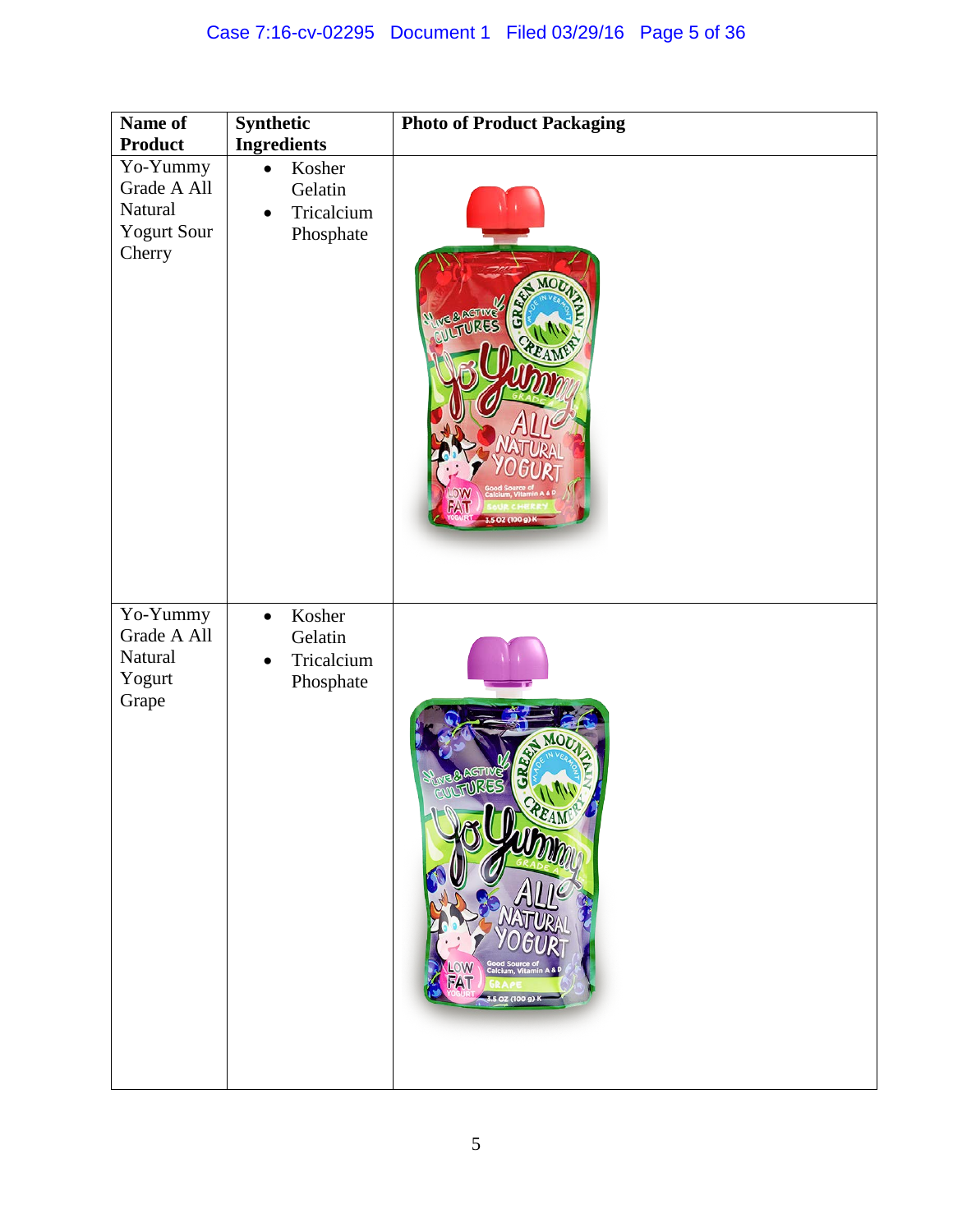| Yo-Yummy<br>Grade A All<br>Natural<br>Yogurt<br>Strawberry  | Kosher<br>$\bullet$<br>Gelatin<br>Tricalcium<br>$\bullet$<br>Phosphate | <b>VE &amp; ACTIVE</b><br>3.5 OZ (100 g)                                                                     |
|-------------------------------------------------------------|------------------------------------------------------------------------|--------------------------------------------------------------------------------------------------------------|
| Yo-Yummy<br>Grade A All<br>Natural<br>Yogurt<br>Mixed Berry | Kosher<br>$\bullet$<br>Gelatin<br>Tricalcium<br>Phosphate              | MOU<br>Good Source of<br>Calcium, Vitamin A&P<br><b>LOW</b><br><b>ATT</b><br>MIXED BERRY<br>3.5 OZ (100 g) K |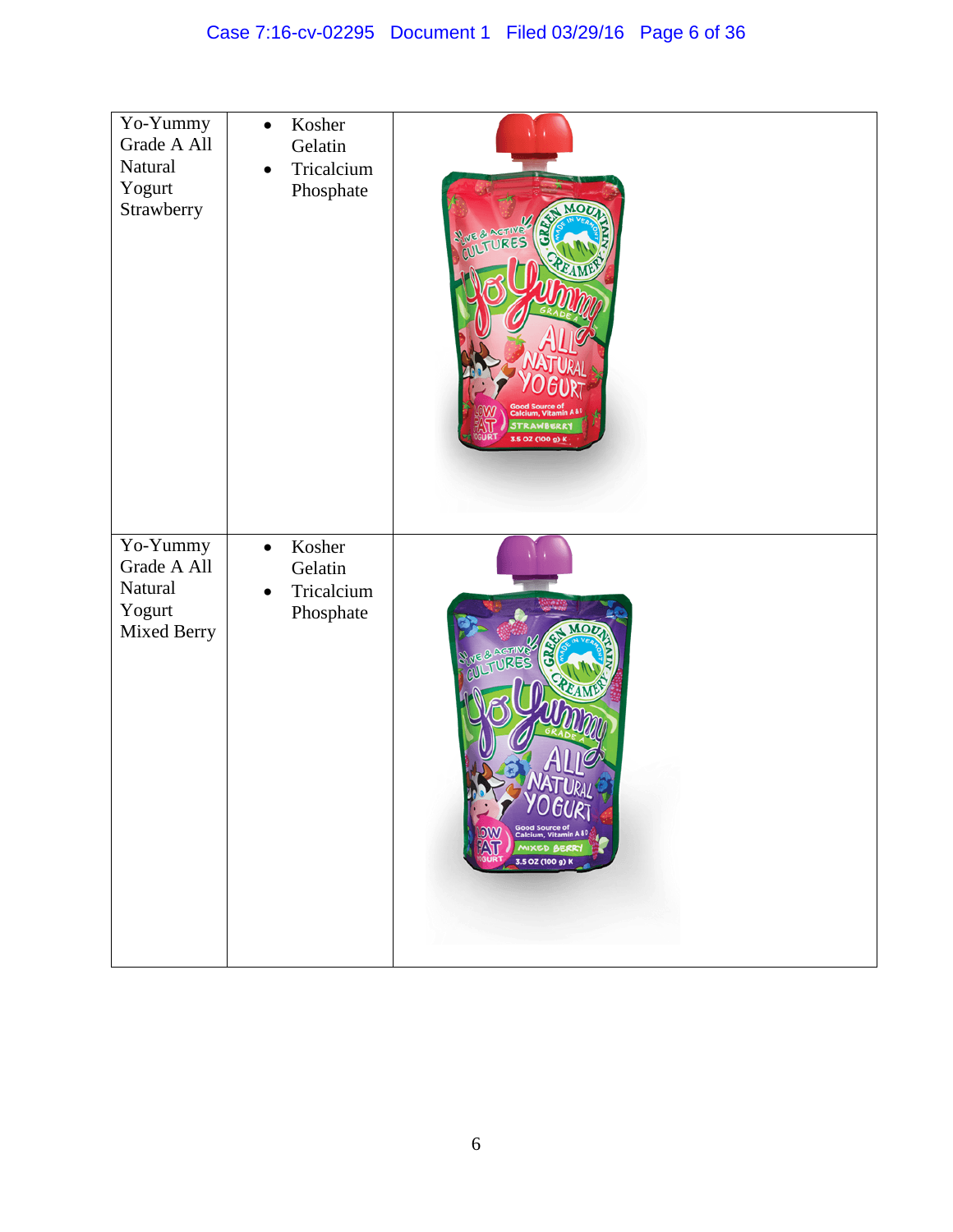| Yo-Yummy<br>Grade A All<br>Natural<br>Yogurt<br>Strawberry<br>Banana                   | Kosher<br>$\bullet$<br>Gelatin<br>Tricalcium<br>$\bullet$<br>Phosphate | π<br><b>AGTIVE</b><br>3.5 OZ (100 g) K |
|----------------------------------------------------------------------------------------|------------------------------------------------------------------------|----------------------------------------|
| Yo-Yummy<br>Grade A<br><b>Only Natural</b><br>Ingredients<br>Yogurt<br>Cotton<br>Candy | Kosher<br>$\bullet$<br>Gelatin<br>Tricalcium<br>$\bullet$<br>Phosphate |                                        |

13. Defendant's representations that the Products are "All Natural" and/or "Only Natural Ingredients" are false, misleading, and deceptive because the Products contain multiple ingredients that are, as set forth and described below, synthetic and artificial.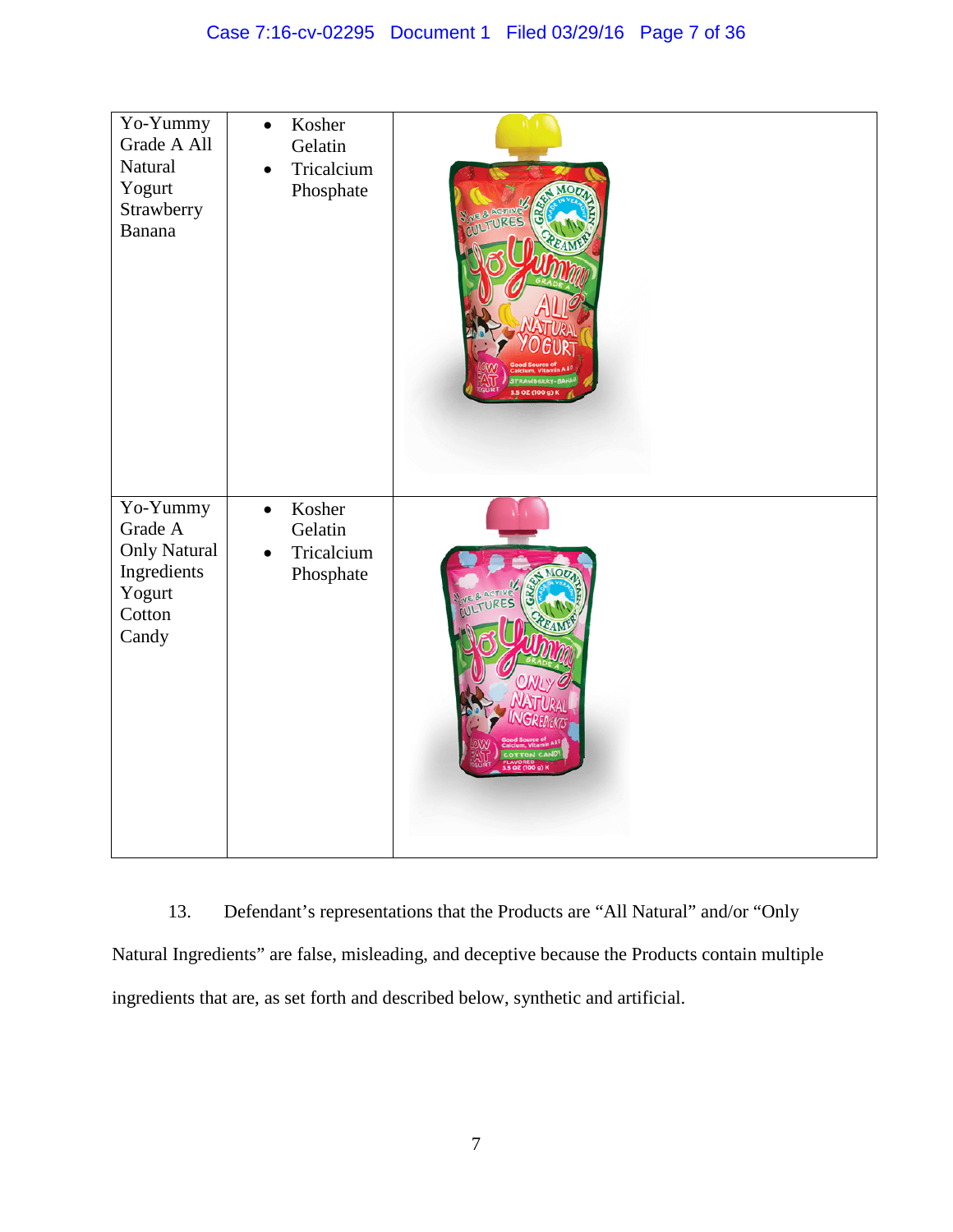- **a. Kosher Gelatin** is a synthetic ingredient that is commercially processed using hydrolysis. *See* 9 C.F.R. §94.20.
- **b. Tricalcium Phosphate** is a synonym for calcium phosphate tribasic. It has an international numbering system for food additivies ("INS") of 341 (iii). It consists of a variable mixture of calcium phosphates with an approximate chemical composition of 10CAO.3P205.H20. It is a recognized synthetic chemical under federal regulations. *See* 7 C.F.R. §205.605(b).

14. Given the presence of these synthetic and artificial ingredients in the Products, Defendant's representations that the Products are "All Natural" and/or "Only Natural Ingredients" are deceptive and misleading.

15. Surveys and other market research, including expert testimony Plaintiff intends to introduce, will demonstrate that the term "natural" is misleading to a reasonable consumer because the reasonable consumer believes that the term "natural," when used to describe a good such as the Products, means that it is free of synthetic ingredients.

16. Congress has defined "synthetic" to mean a substance that is formulated or manufactured by a chemical process or by a process that chemically changes a substance extracted from naturally occurring plants, animals, or mineral sources, expect that such term shall not apply to substances created by naturally occurring biological processes. 7 U.S.C. § 6502 (2.1).

17. In 2013, the USDA issued a Draft Guidance Decision Tree for Classification of Materials as Synthetic or Nonsynthetic (Natural). In accordance with this decision tree, a substance is natural—as opposed to synthetic—if: (a) it is manufactured, produced, or extracted from a natural source (i.e. naturally occurring mineral or biological matter); (b) it has not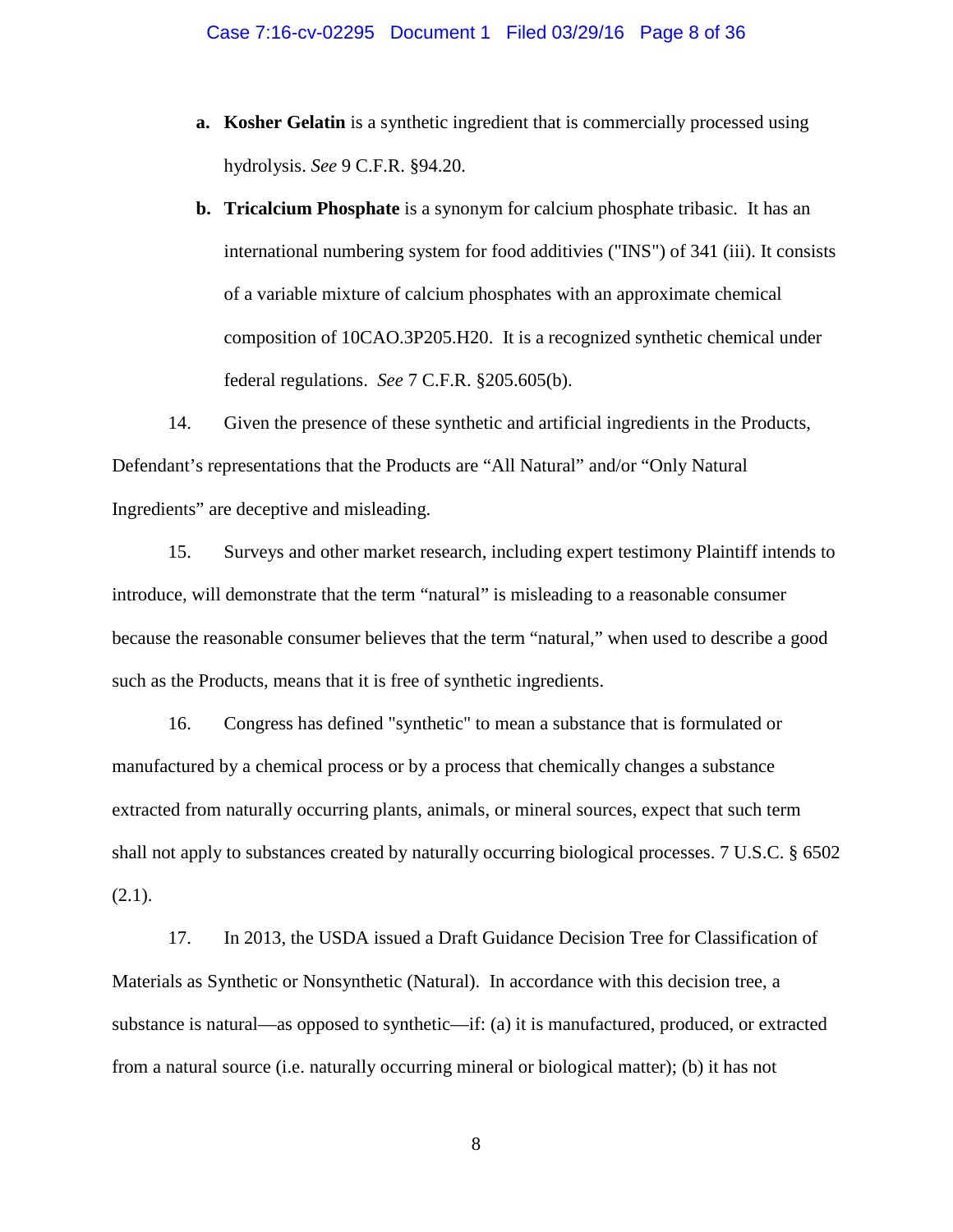### Case 7:16-cv-02295 Document 1 Filed 03/29/16 Page 9 of 36

undergone a chemical change (i.e. a process whereby a substance is transformed into one or more other distinct substances) so that it is chemically or structurally different than how it naturally occurs in the source material; or (c) the chemical change was created by a naturally occurring biological process such as composting, fermentation, or enzymatic digestion or by heating or burning biological matter. Ex. A.

18. The FDA declared in 2012: "From a food science perspective, it is difficult to define a food product that is 'natural' because the food has probably been processed and is no longer the product of the earth. That said, the FDA has not developed a definition for use of the term natural or its derivatives. *However, the agency has not objected to the use of the term if the food does not contain added color, artificial flavors, or synthetic substances."* (emphasis added). (**Exhibit B)**. This declaration reiterated and reaffirmed the policy that the FDA had previously articulated in 1993. 58 Fed. Reg. 2302, 2407 (Jan. 6, 1993).

19. On January 6, 2014, the FDA issued a letter to Judges Yvonne G. Rogers and Jeffrey S. White of the United States District Court, Northern District of California and to Judge Kevin McNulty of the District of New Jersey. In essence, the FDA declined the courts' invitation to comment on whether food containing substances derived from genetically modified seeds could be labeled "natural." Notably, the FDA declared: "The agency has, however, stated that its policy regarding the use of the term 'natural' on food labeling means that 'nothing artificial or synthetic (including color additives regardless of source) has been included in, or has been added to, a food that would not normally be expected to be in food." (emphasis added) (**Exhibit C**).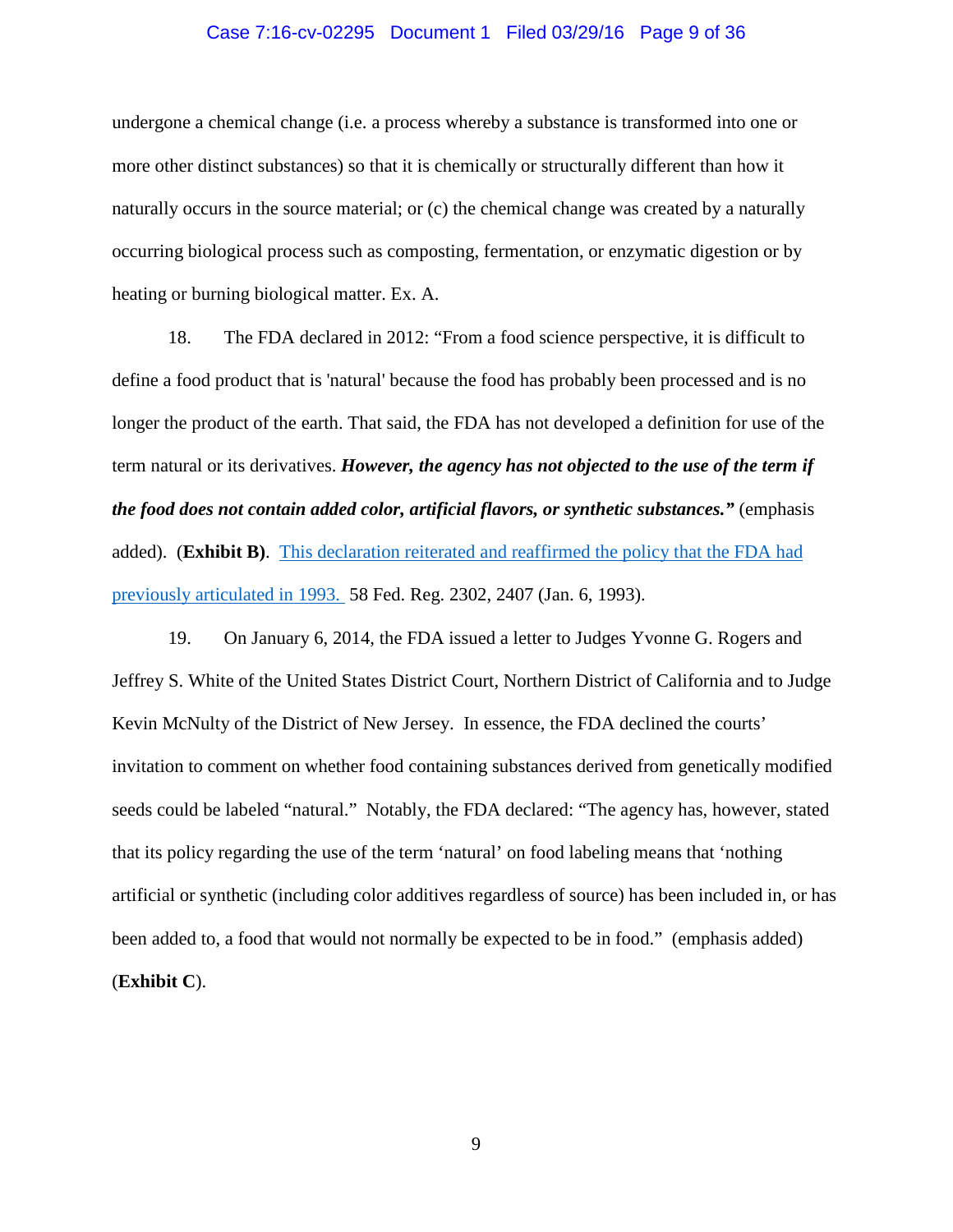### Case 7:16-cv-02295 Document 1 Filed 03/29/16 Page 10 of 36

20. Additionally, Webster's New World Dictionary defines natural as "produced or existing in nature, not artificial or manufactured."<sup>[2](#page-9-0)</sup>

21. Consumers lack the meaningful ability to test or independently ascertain or verify whether a product is natural, especially at the point of sale. Consumers would not know the true nature of the ingredients merely by reading the ingredients label.

22. Discovering that the ingredients are not natural and are actually synthetic requires a scientific investigation and knowledge of chemistry beyond that of the average consumer. That is why, even though Gelatin and Tricalcium Phosphate are identified on the back of the Products' packaging in the ingredients listed, the reasonable consumer would not understand – nor is he expected to understand - that these ingredients are synthetic.

23. Moreover, the reasonable consumer is not expected or required to scour the ingredients list on the back of the Products in order to confirm or debunk Defendant's prominent front-of-the-Products' claims, representations, and warranties that the Products are "All Natural" and/or "Only Natural Ingredients".

24. Defendant did not disclose that Gelatin and Tricalcium Phosphate are synthetic ingredients. A reasonable consumer understands Defendant's "All Natural" and/or "Only Natural Ingredients" claims to mean that the Products are "All Natural" and/or "Only Natural Ingredients" and do not contain synthetic ingredients.

25. Defendant's representations that the Products are "All Natural" and/or "Only Natural Ingredients" induced consumers, including Plaintiff and Class Members, to pay a premium to purchase the Products. Plaintiff and Class Members relied on Defendant's false and misleading misrepresentations in purchasing the Products at a premium price above comparable

<span id="page-9-0"></span> <sup>2</sup> http://www.yourdictionary.com/natural#websters (last visited Oct. 11, 2015).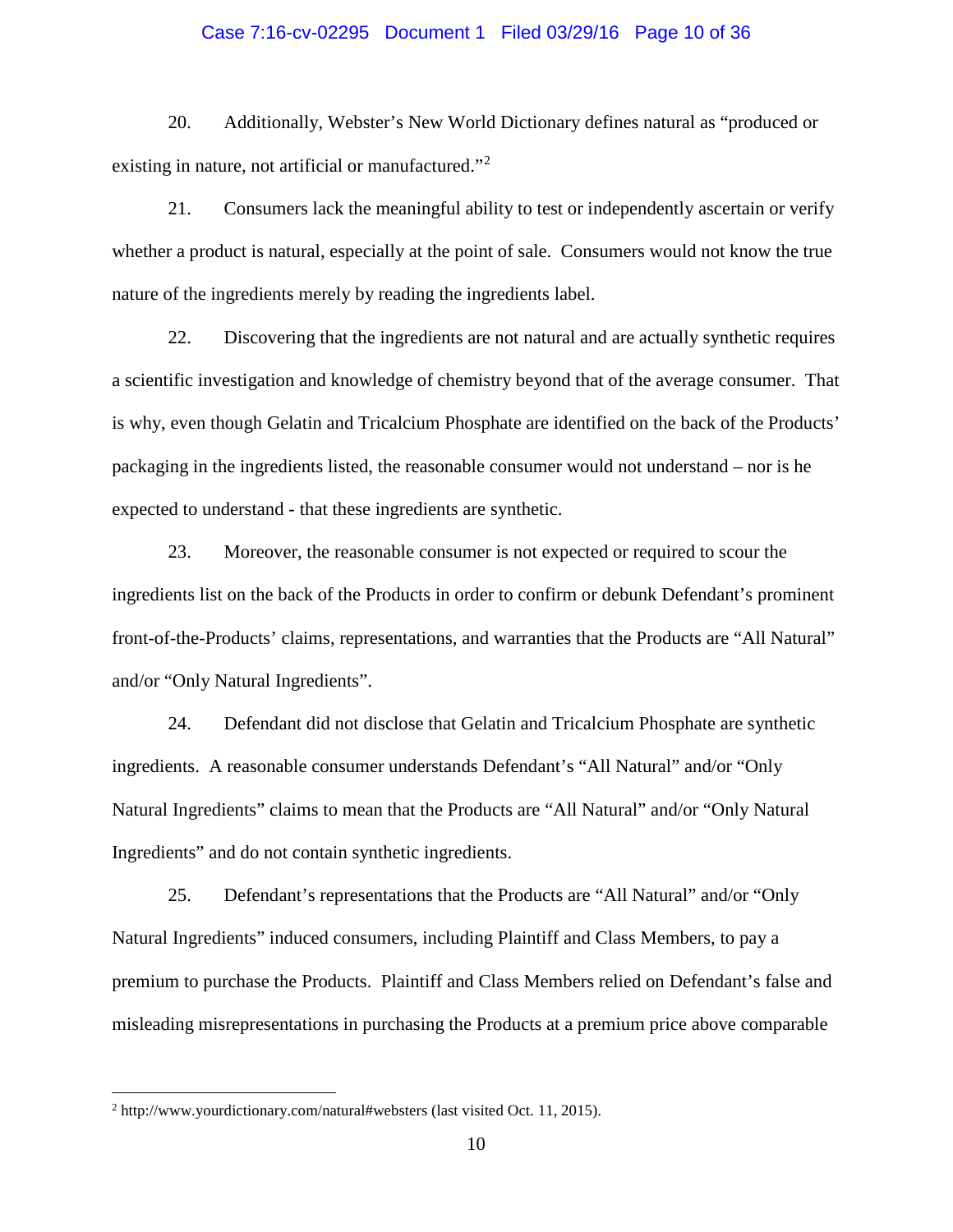#### Case 7:16-cv-02295 Document 1 Filed 03/29/16 Page 11 of 36

alternatives that are not represented to be "All Natural" and/or "Only Natural Ingredients". If not for Defendant's misrepresentations, Plaintiff and Class Members would not have been willing to purchase the Products at a premium price. Accordingly, they have suffered an injury as a result of Defendant's misrepresentations.

## **CLASS ALLEGATIONS**

26. Plaintiff brings this matter on behalf of himself and those similarly situated. As detailed at length in this Complaint, Defendant orchestrated deceptive marketing and labeling practices. Defendant's customers were uniformly impacted by and exposed to this misconduct. Accordingly, this Complaint is uniquely situated for class-wide resolution, including injunctive relief.

27. The Class is defined as all consumers who purchased the Products anywhere in the United States during the Class Period (the "Class").

28. Plaintiff also seeks certification, to the extent necessary or appropriate, of a subclass of individuals who purchased the Products in the State of New York at any time during the Class Period (the "New York Subclass").

29. The Class and New York Subclass shall be referred to collectively throughout the Complaint as the Class.

30. The Class is properly brought and should be maintained as a class action under Rule 23(a), satisfying the class action prerequisites of numerosity, commonality, typicality, and adequacy because:

31. Numerosity: Class Members are so numerous that joinder of all members is impracticable. Plaintiff believes that there are thousands of consumers who are Class Members described above who have been damaged by Defendant's deceptive and misleading practices.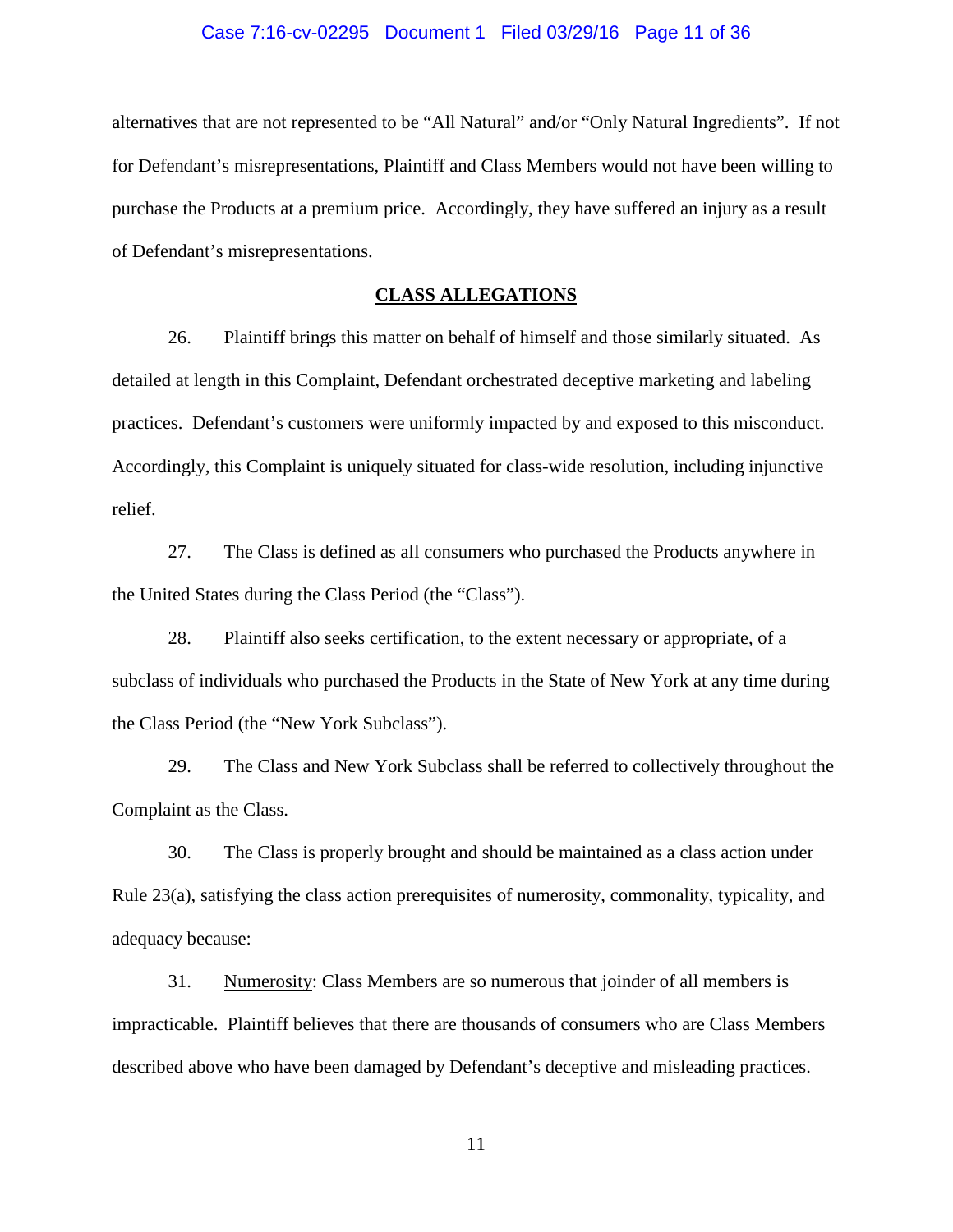#### Case 7:16-cv-02295 Document 1 Filed 03/29/16 Page 12 of 36

32. Commonality: The questions of law and fact common to the Class Members which predominate over any questions which may affect individual Class Members include, but are not limited to:

- a. Whether Defendant is responsible for the conduct alleged herein which was uniformly directed at all consumers who purchased the Products;
- b. Whether Defendant's misconduct set forth in this Complaint demonstrates that Defendant has engaged in unfair, fraudulent, or unlawful business practices with respect to the advertising, marketing, and sale of its Products;
- c. Whether Defendant made false and/or misleading statements to the Class and the public concerning the content and safety of its Products;
- d. Whether Defendant's false and misleading statements concerning its Products were likely to deceive the public;
- e. Whether Plaintiff and the Class are entitled to injunctive relief;
- f. Whether Plaintiff and the Class are entitled to money damages under the same causes of action as the other Class Members.

33. Typicality: Plaintiff is a member of the Class. Plaintiff's claims are typical of the claims of each Class Member in that every member of the Class was susceptible to the same deceptive, misleading conduct and purchased the Defendant's Products. Plaintiff is entitled to relief under the same causes of action as the other Class Members.

34. Adequacy: Plaintiff is an adequate Class representative because his interests do not conflict with the interests of the Class Members he seeks to represent; his consumer fraud claims are common to all members of the Class and he has a strong interest in vindicating his rights; he has retained counsel competent and experienced in complex class action litigation and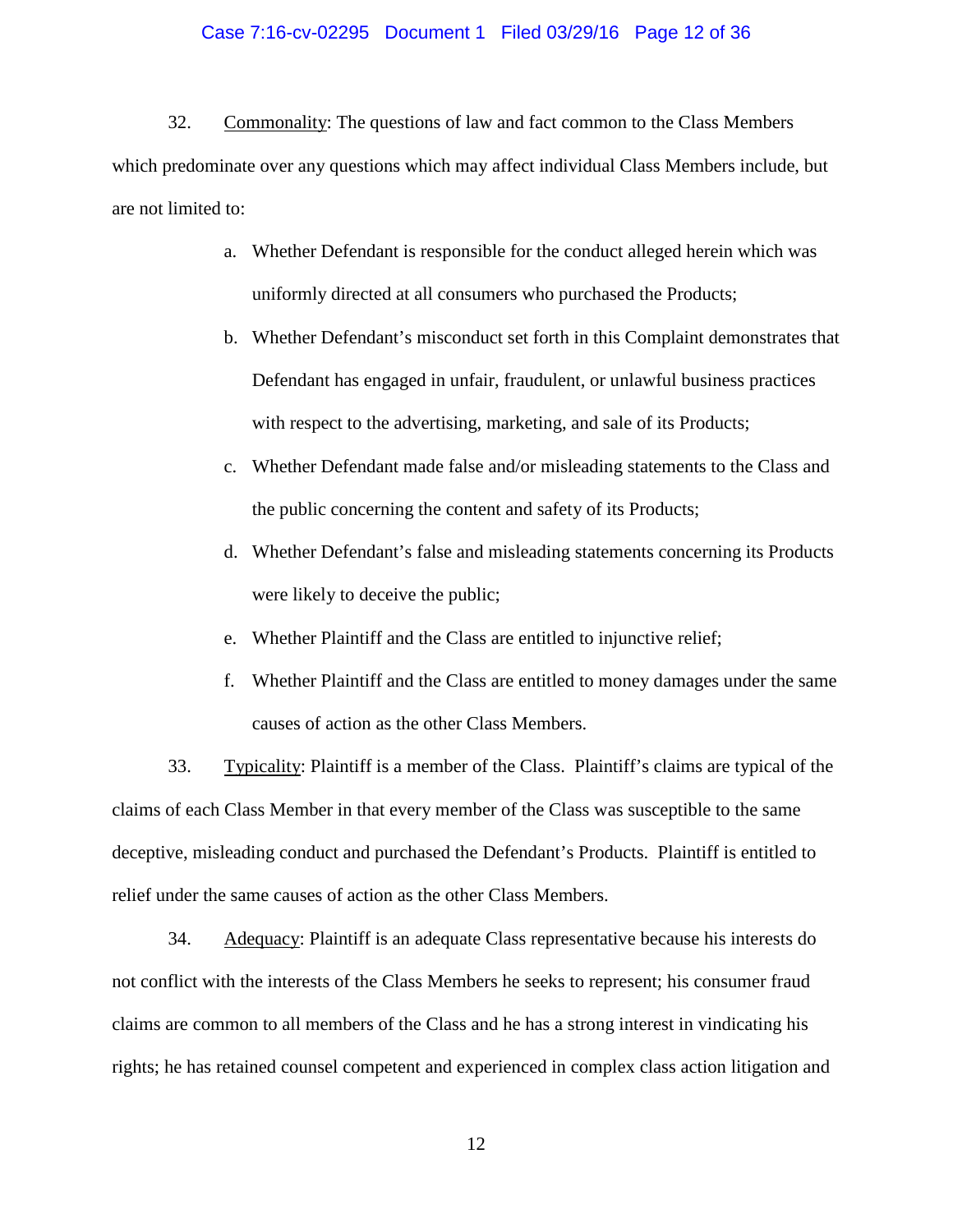#### Case 7:16-cv-02295 Document 1 Filed 03/29/16 Page 13 of 36

they intend to vigorously prosecute this action. Plaintiff has no interests which conflict with those of the Class. The Class Members' interests will be fairly and adequately protected by Plaintiff and his counsel. Defendant has acted in a manner generally applicable to the Class, making relief appropriate with respect to Plaintiff and the Class Members. The prosecution of separate actions by individual Class Members would create a risk of inconsistent and varying adjudications.

35. The Class is properly brought and should be maintained as a class action under Rule 23(b) because a class action is superior to traditional litigation of this controversy. Pursuant to Rule 23(b)(3), common issues of law and fact predominate over any other questions affecting only individual members of the Class. The Class issues fully predominate over any individual issue because no inquiry into individual conduct is necessary; all that is required is a narrow focus on Defendant's deceptive and misleading marketing and labeling practices. In addition, this Class is superior to other methods for fair and efficient adjudication of this controversy because, *inter alia*:

36. Superiority: A class action is superior to the other available methods for the fair and efficient adjudication of this controversy because:

- a. The joinder of thousands of individual Class Members is impracticable, cumbersome, unduly burdensome, and a waste of judicial and/or litigation resources;
- b. The individual claims of the Class Members may be relatively modest compared with the expense of litigating the claim, thereby making it impracticable, unduly burdensome, and expensive—if not totally impossible—to justify individual actions;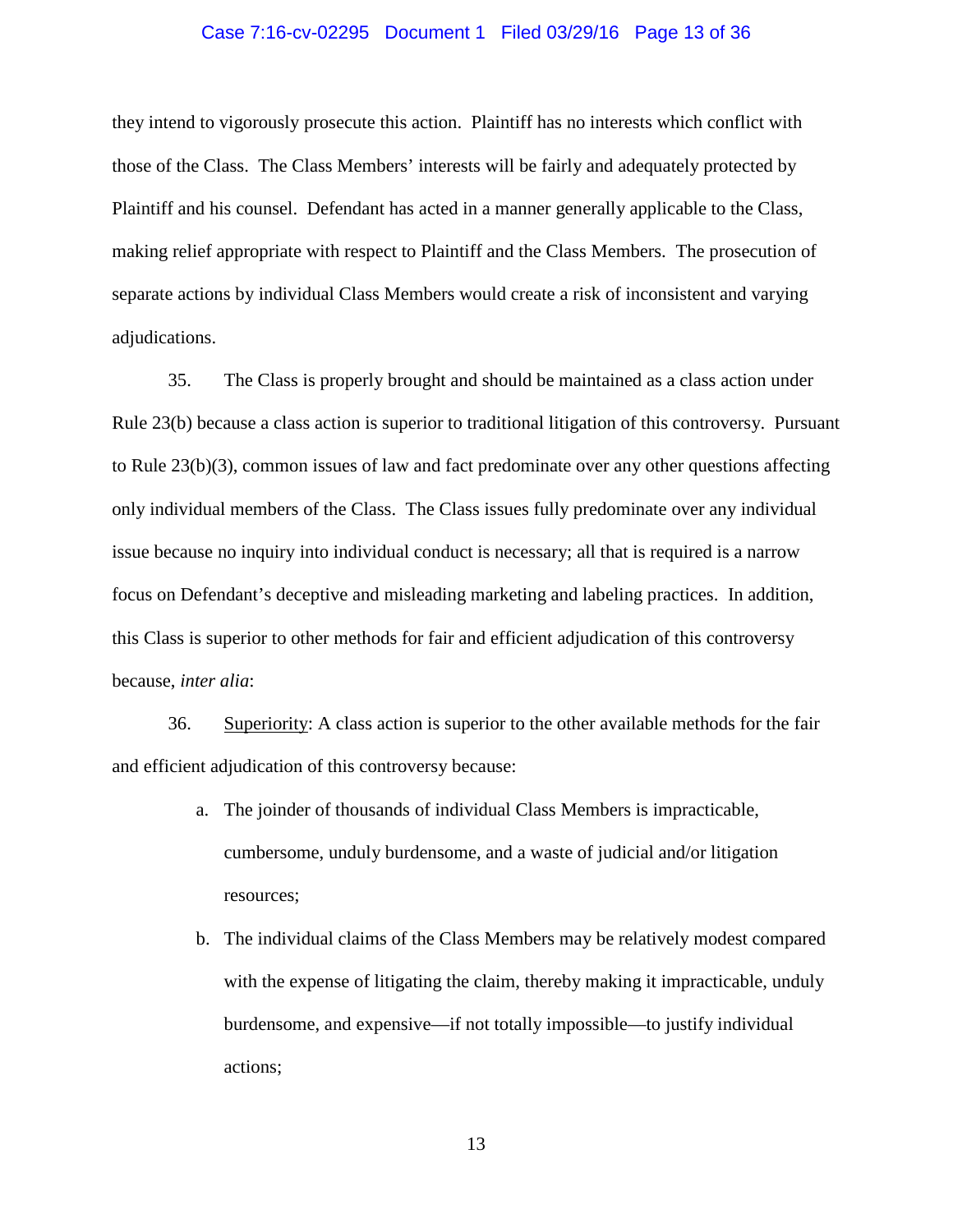### Case 7:16-cv-02295 Document 1 Filed 03/29/16 Page 14 of 36

- c. When Defendant's liability has been adjudicated, all Class Members' claims can be determined by the Court and administered efficiently in a manner far less burdensome and expensive than if it were attempted through filing, discovery, and trial of all individual cases;
- d. This class action will promote orderly, efficient, expeditious, and appropriate adjudication and administration of Class claims;
- e. Plaintiff knows of no difficulty to be encountered in the management of this action that would preclude its maintenance as a class action;
- f. This class action will assure uniformity of decisions among Class Members;
- g. The Class is readily definable and prosecution of this action as a class action will eliminate the possibility of repetitious litigation;
- h. Class Members' interests in individually controlling the prosecution of separate actions is outweighed by their interest in efficient resolution by single class action; and
- i. It would be desirable to concentrate in this single venue the litigation of all plaintiffs who were induced by Defendant's uniform false advertising to purchase its products as being all natural.

37. Accordingly, this Class is properly brought and should be maintained as a class action under Rule 23(b)(3) because questions of law or fact common to Class Members predominate over any questions affecting only individual members, and because a class action is superior to other available methods for fairly and efficiently adjudicating this controversy.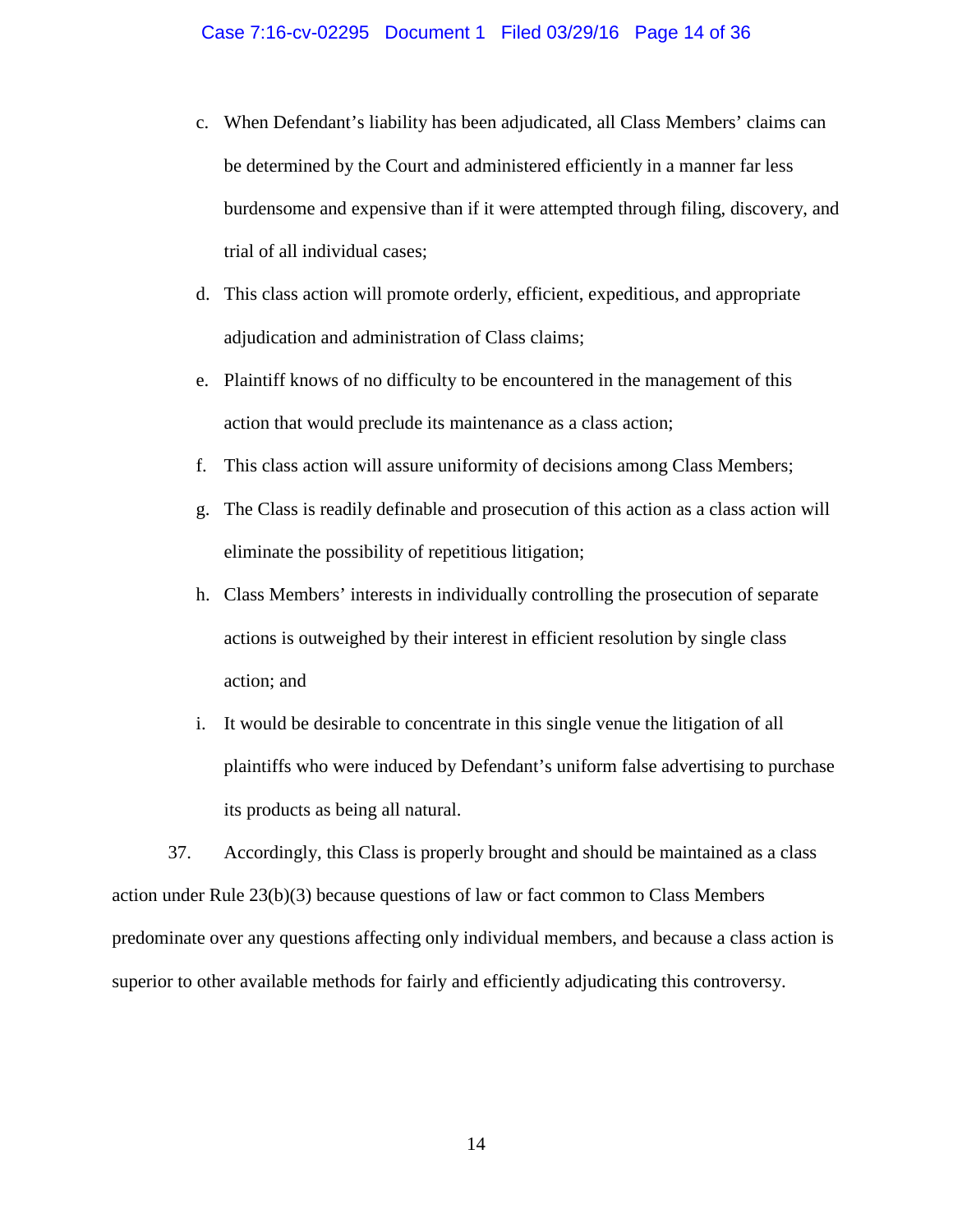#### **INJUNCTIVE CLASS RELIEF**

38. Rules 23(b)(1) and (2) contemplate a class action for purposes of seeking classwide injunctive relief. Here, Defendant has engaged in conduct resulting in misleading consumers about ingredients in its Products. Since Defendant's conduct has been uniformly directed at all consumers in the United States, and the conduct continues presently, injunctive relief on a class-wide basis is a viable and suitable solution to remedy Defendant's continuing misconduct.

39. The injunctive Class is properly brought and should be maintained as a class action under Rule 23(a), satisfying the class action prerequisites of numerosity, commonality, typicality, and adequacy because:

- a. Numerosity: Individual joinder of the injunctive Class Members would be wholly impracticable. Defendant's Products have been purchased by thousands of people throughout the United States;
- b. Commonality: Questions of law and fact are common to members of the Class. Defendant's misconduct was uniformly directed at all consumers. Thus, all members of the Class have a common cause against Defendant to stop its misleading conduct through an injunction. Since the issues presented by this injunctive Class deal exclusively with Defendant's misconduct, resolution of these questions would necessarily be common to the entire Class. Moreover, there are common questions of law and fact inherent in the resolution of the proposed injunctive class, including, *inter alia*:
	- i. Resolution of the issues presented in the  $23(b)(3)$  class;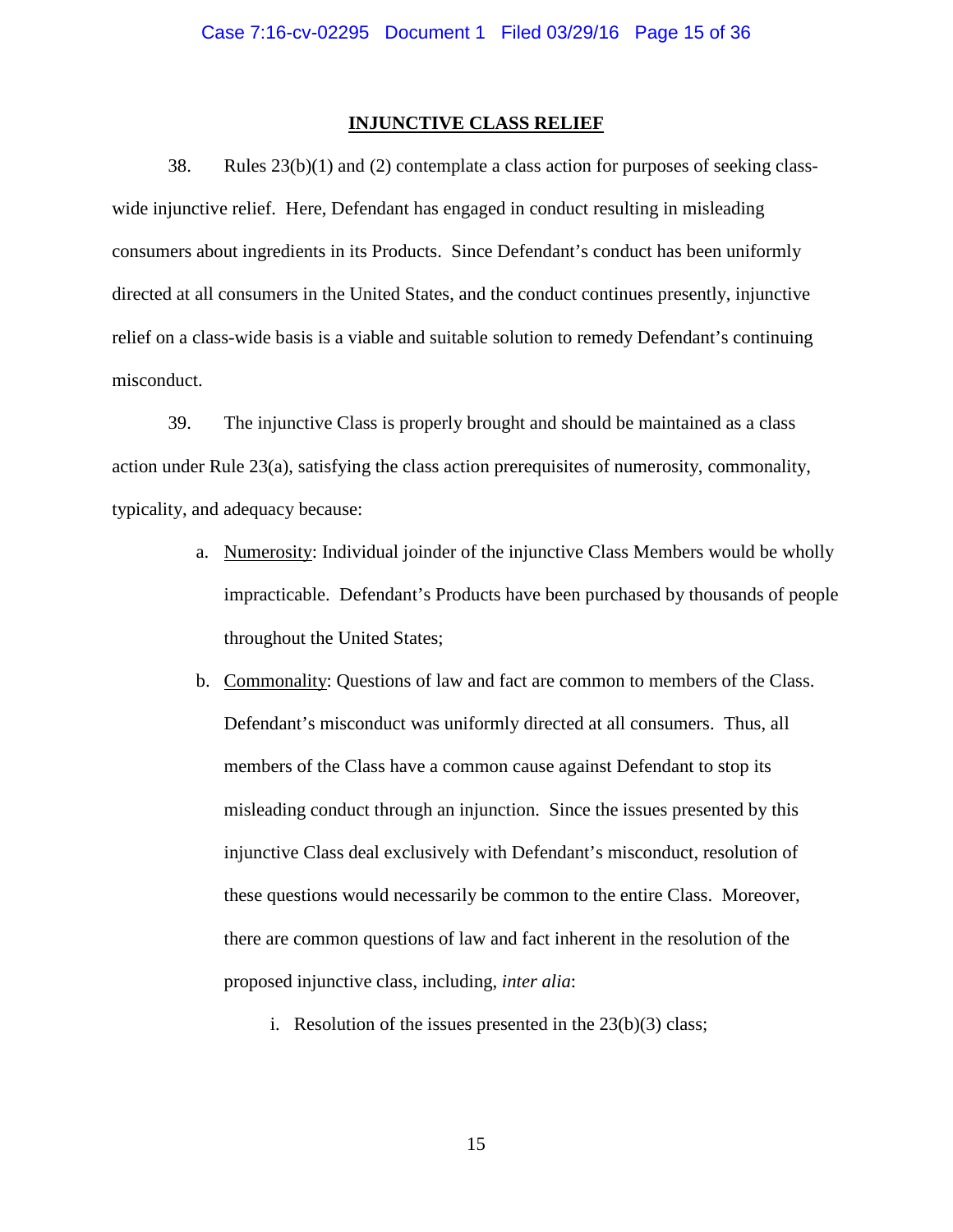- ii. Whether members of the Class will continue to suffer harm by virtue of Defendant's deceptive products marketing and labeling; and
- iii. Whether, on equitable grounds, Defendant should be prevented from continuing to deceptively mislabel its Products as being "All Natural" and/or "Only Natural Ingredients".
- c. Typicality: Plaintiff's claims are typical of the claims of the injunctive Class because his claims arise from the same course of conduct (i.e. Defendant's deceptive and misleading marketing, labeling, and advertising practices). Plaintiff is a typical representative of the Class because, like all members of the injunctive Class, he purchased Defendant's Products which was sold unfairly and deceptively to consumers throughout the United States.
- d. Adequacy: Plaintiff will fairly and adequately represent and protect the interests of the injunctive Class. His consumer protection claims are common to all members of the injunctive Class and he has a strong interest in vindicating his rights. In addition, Plaintiff and the Class are represented by counsel who is competent and experienced in both consumer protection and class action litigation.

40. The injunctive Class is properly brought and should be maintained as a class action under Rule 23(b)(2) because Plaintiff seeks injunctive relief on behalf of the Class Members on grounds generally applicable to the entire injunctive Class. Certification under Rule 23(b)(2) is appropriate because Defendant has acted or refused to act in a manner that applies generally to the injunctive Class (i.e. Defendant has marketed its Products using the same misleading and deceptive labeling to all of the Class Members). Any final injunctive relief or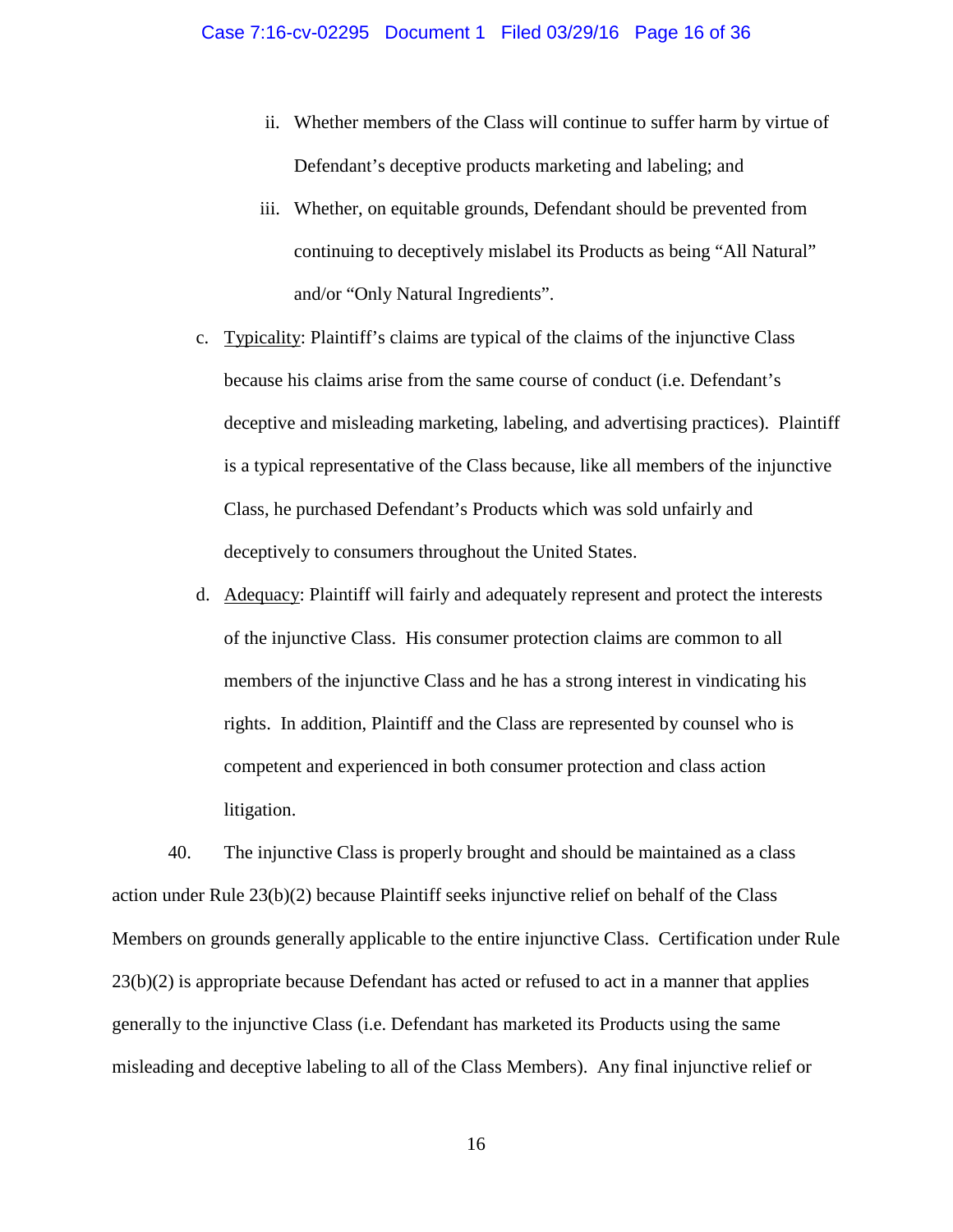## Case 7:16-cv-02295 Document 1 Filed 03/29/16 Page 17 of 36

declaratory relief would benefit the entire injunctive Class as Defendant would be prevented from continuing its misleading and deceptive marketing practices and would be required to honestly disclose to consumers the nature of the contents of its Products.

## **FIRST CAUSE OF ACTION VIOLATION OF NEW YORK GBL § 349 (On Behalf of Plaintiff and All Class and/or New York Subclass Members)**

41. Plaintiff repeats and realleges each and every allegation contained in all the foregoing paragraphs as if fully set forth herein.

42. New York General Business Law Section 349 ("GBL § 349") declares unlawful "[d]eceptive acts or practices in the conduct of any business, trade, or commerce or in the furnishing of any service in this state . . ."

43. The conduct of Defendant alleged herein constitutes recurring, "unlawful" deceptive acts and practices in violation of GBL § 349, and as such, Plaintiff and the Class and/or New York Subclass Members seek monetary damages and the entry of preliminary and permanent injunctive relief against Defendant, enjoining it from inaccurately describing, labeling, marketing, and promoting the Products.

44. There is no adequate remedy at law.

45. Defendant misleadingly, inaccurately, and deceptively presents its Products to consumers.

46. Defendant's improper consumer-oriented conduct—including labeling and advertising the Products as being "All Natural" and/or "Only Natural Ingredients"—is misleading in a material way in that it, *inter alia*, induced Plaintiff and Class and/or New York Subclass Members to purchase and pay a premium for Defendant's Products and to use the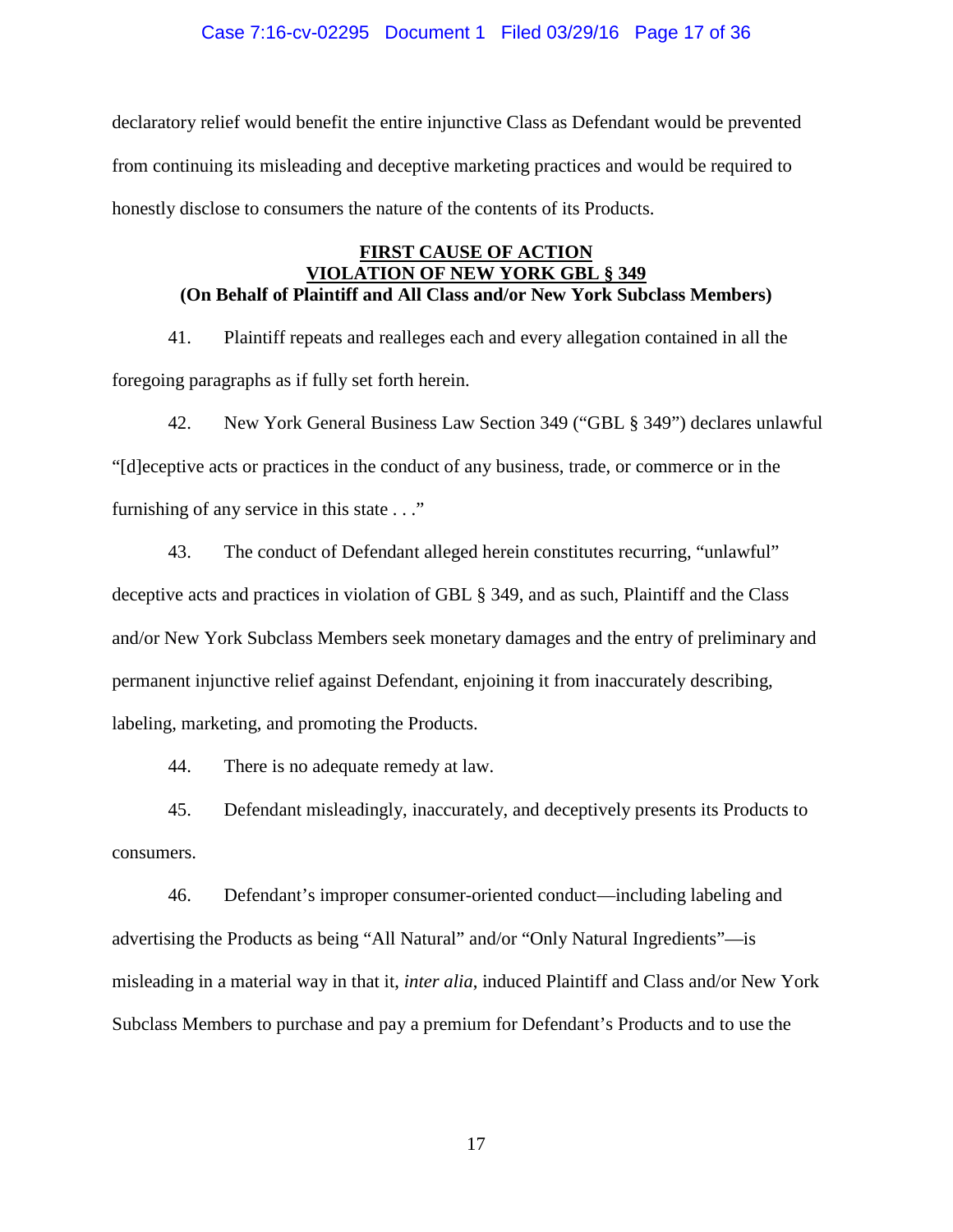### Case 7:16-cv-02295 Document 1 Filed 03/29/16 Page 18 of 36

Products when they otherwise would not have. Defendant made its untrue and/or misleading statements and representations willfully, wantonly, and with reckless disregard for the truth.

47. Plaintiff and the Class and/or New York Subclass Members and all consumers nationwide have been injured inasmuch as they paid a premium for products that were—contrary to Defendant's representations—"All Natural" and/or "Only Natural Ingredients". Accordingly, Plaintiff and the Class and/or New York Subclass Members and all consumers nationwide received less than what they bargained and/or paid for.

48. Defendant's advertising and Products' packaging and labeling induced the Plaintiff and Class and/or New York Subclass Members to buy Defendant's Products and to pay a premium price for it.

49. Defendant's deceptive and misleading practices constitute a deceptive act and practice in the conduct of business in violation of New York General Business Law §349(a) and Plaintiff and the Class have been damaged thereby.

50. As a result of Defendant's recurring, "unlawful" deceptive acts and practices, Plaintiff and Class and/or New York Subclass Members are entitled to monetary, compensatory, treble and punitive damages, injunctive relief, restitution and disgorgement of all moneys obtained by means of Defendant's unlawful conduct, interest, and attorneys' fees and costs.

## **SECOND CAUSE OF ACTION VIOLATION OF NEW YORK GBL § 350 (On Behalf of Plaintiff and All Class and/or New York Subclass Members)**

51. Plaintiff repeats and realleges each and every allegation contained in all the foregoing paragraphs as if fully set forth herein.

52. N.Y. Gen. Bus. Law § 350 provides, in part, as follows: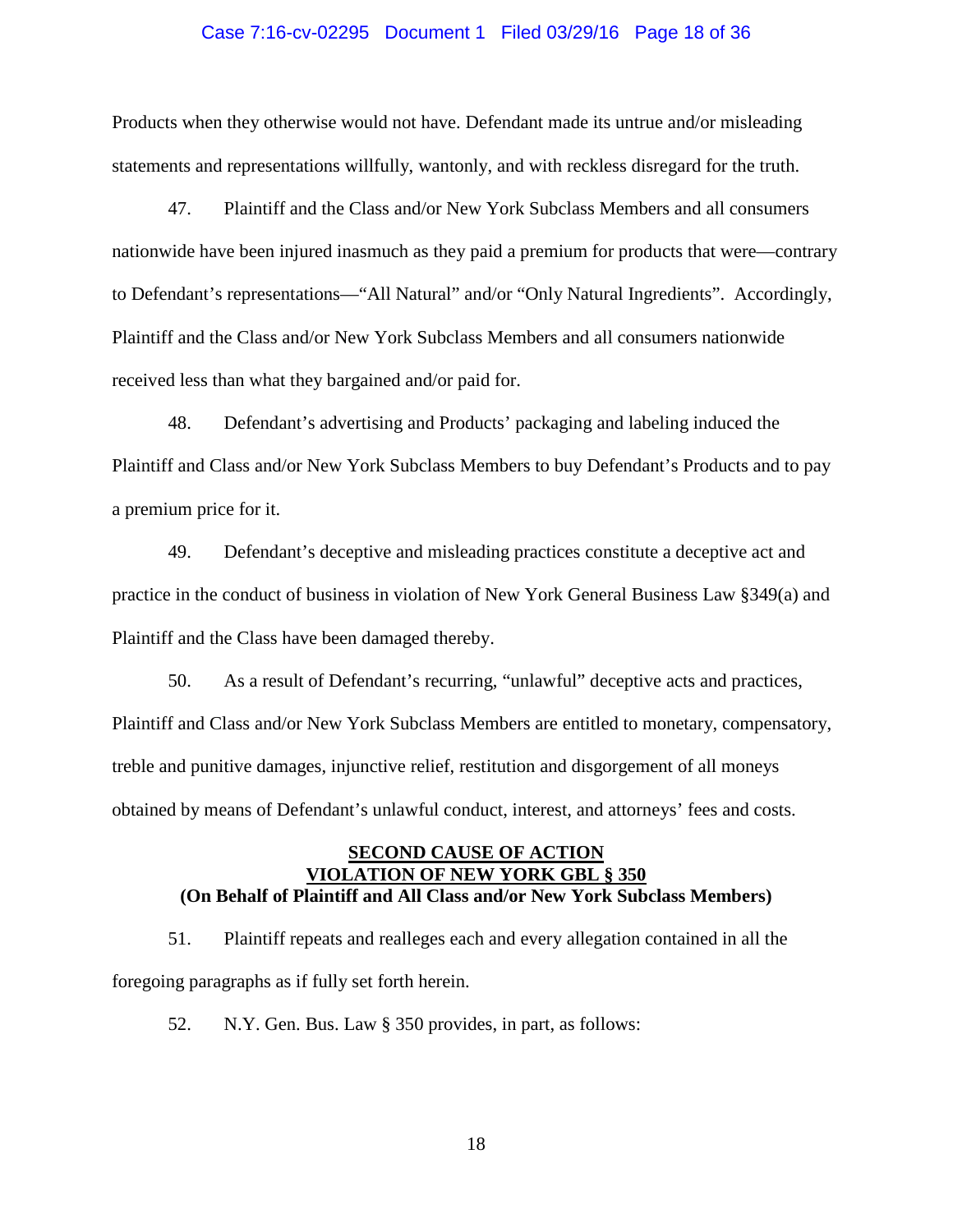### Case 7:16-cv-02295 Document 1 Filed 03/29/16 Page 19 of 36

False advertising in the conduct of any business, trade or commerce or in the furnishing of any service in this state is hereby declared unlawful.

53. N.Y. Gen. Bus. Law § 350a(1) provides, in part, as follows:

The term 'false advertising, including labeling, of a commodity, or of the kind, character, terms or conditions of any employment opportunity if such advertising is misleading in a material respect. In determining whether any advertising is misleading, there shall be taken into account (among other things) not only representations made by statement, word, design, device, sound or any combination thereof, but also the extent to which the advertising fails to reveal facts material in the light of such representations with respect to the commodity or employment to which the advertising relates under the conditions proscribed in said advertisement, or under such conditions as are customary or usual . . .

54. Defendant's labeling and advertisements contain untrue and materially misleading statements concerning Defendant's Products inasmuch as they misrepresent that the Products are "All Natural" and/or "Only Natural Ingredients".

55. Plaintiff and the Class and/or New York Subclass Members and all consumers nationwide have been injured inasmuch as they relied upon the labeling, packaging and advertising and paid a premium for the Products which were—contrary to Defendant's representations—not "All Natural" and/or "Only Natural Ingredients". Accordingly, Plaintiff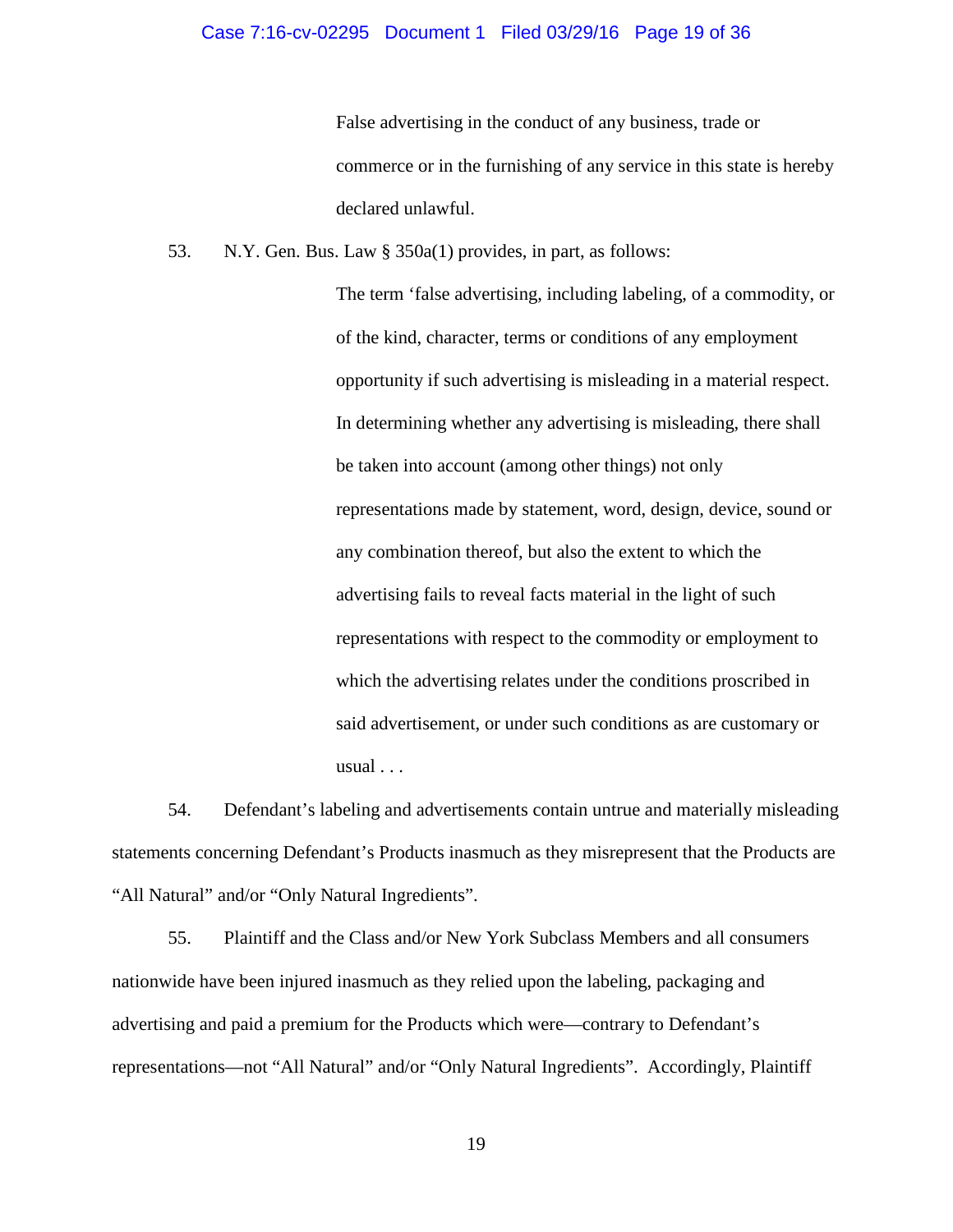### Case 7:16-cv-02295 Document 1 Filed 03/29/16 Page 20 of 36

and the Class and/or New York Subclass Members received less than what they bargained and/or paid for.

56. Defendant's advertising, packaging and products' labeling induced the Plaintiff and Class and/or New York Subclass Members to buy Defendant's Products.

57. Defendant made its untrue and/or misleading statements and representations willfully, wantonly, and with reckless disregard for the truth.

58. Defendant's conduct constitutes multiple, separate violations of N.Y. Gen. Bus. Law § 350.

59. Defendant made the material misrepresentations described in this Complaint in Defendant's advertising, and on the Products' packaging and labeling.

60. Defendant's material misrepresentations were substantially uniform in content, presentation, and impact upon consumers at large. Moreover, all consumers purchasing the Products were and continue to be exposed to Defendant's material misrepresentations.

61. As a result of Defendant's recurring, "unlawful" deceptive acts and practices, Plaintiff and Class and/or New York Subclass Members are entitled to monetary, compensatory, treble and punitive damages, injunctive relief, restitution and disgorgement of all moneys obtained by means of Defendant's unlawful conduct, interest, and attorneys' fees and costs.

# **THIRD CAUSE OF ACTION VIOLATION OF STATE CONSUMER PROTECTION STATUTES (On Behalf of Plaintiff and All Class Members)**

62. Plaintiff repeats and realleges each and every allegation contained in all the foregoing paragraphs as if fully set forth herein.

63. Plaintiff and Class Members have been injured as a result of Defendant's violations of the following state consumer protection statutes, which also provide a basis for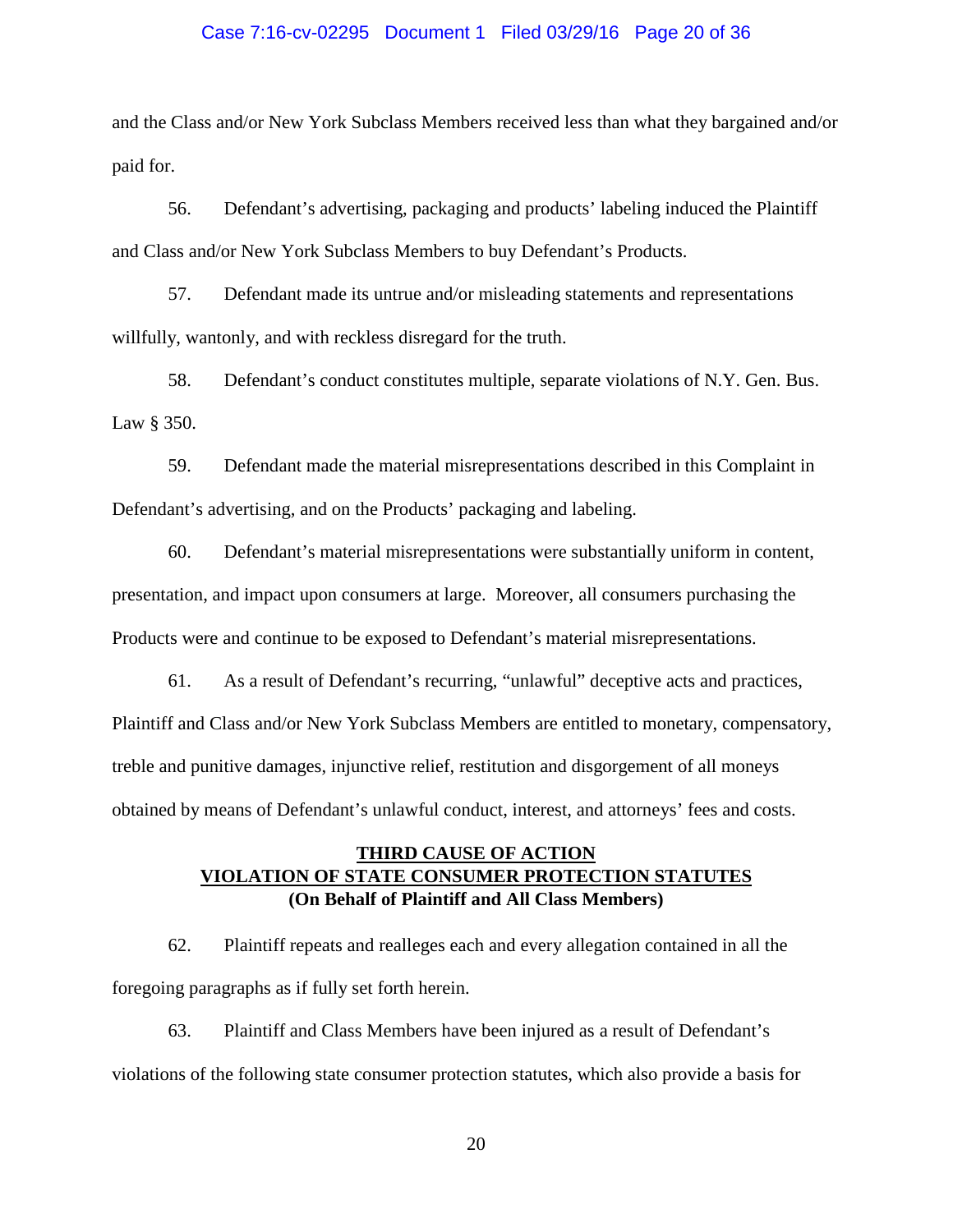### Case 7:16-cv-02295 Document 1 Filed 03/29/16 Page 21 of 36

redress to Plaintiff and Class Members based on Defendant's fraudulent, deceptive, unfair and unconscionable acts, practices and conduct.

- 64. Defendant's conduct as alleged herein violates the consumer protection, unfair trade practices and deceptive acts laws of each of the following jurisdictions:
	- a. **Alaska:** Defendant's practices were and are in violation of Alaska's Unfair Trade Practices and Consumer Protection Act, Alaska Stat. § 45.50.471, *et seq.*
	- b. **Arizona:** Defendant's practices were and are in violation of Arizona's Consumer Fraud Act, Ariz. Rev. Stat. Ann. §§ 44-1521, *et seq*.
	- c. **Arkansas:** Defendant's practices were and are in violation of Arkansas Code Ann. § 4-88-101, *et seq.*
	- d. **California:** Defendant's practices were and are in violation of California Consumer Legal Remedies Act, Civil Code § 1750, *et seq*., and California's Unfair Competition Law, California Business and Professions Code § 17200, *et seq*., and California's False Advertising Law, California Business and Professions Code § 17500, *et seq*.
	- e. **Colorado**: Defendant's practices were and are in violation of Colorado's Consumer Protection Act, Colo. Rev. Stat. §§ 61-1-101, *et seq.*
	- f. **Connecticut:** Defendant's practices were and are in violation of Connecticut's Gen. Stat. § 42-110a, *et seq.*
	- g. **Delaware:** Defendant's practices were and are in violation of Delaware's Consumer Fraud Act, Del. Code Ann. tit. 6, § 2511, *et seq.* and the Deceptive Trade Practices Act, Del. Code Ann. tit. 6, § 2531, *et seq.*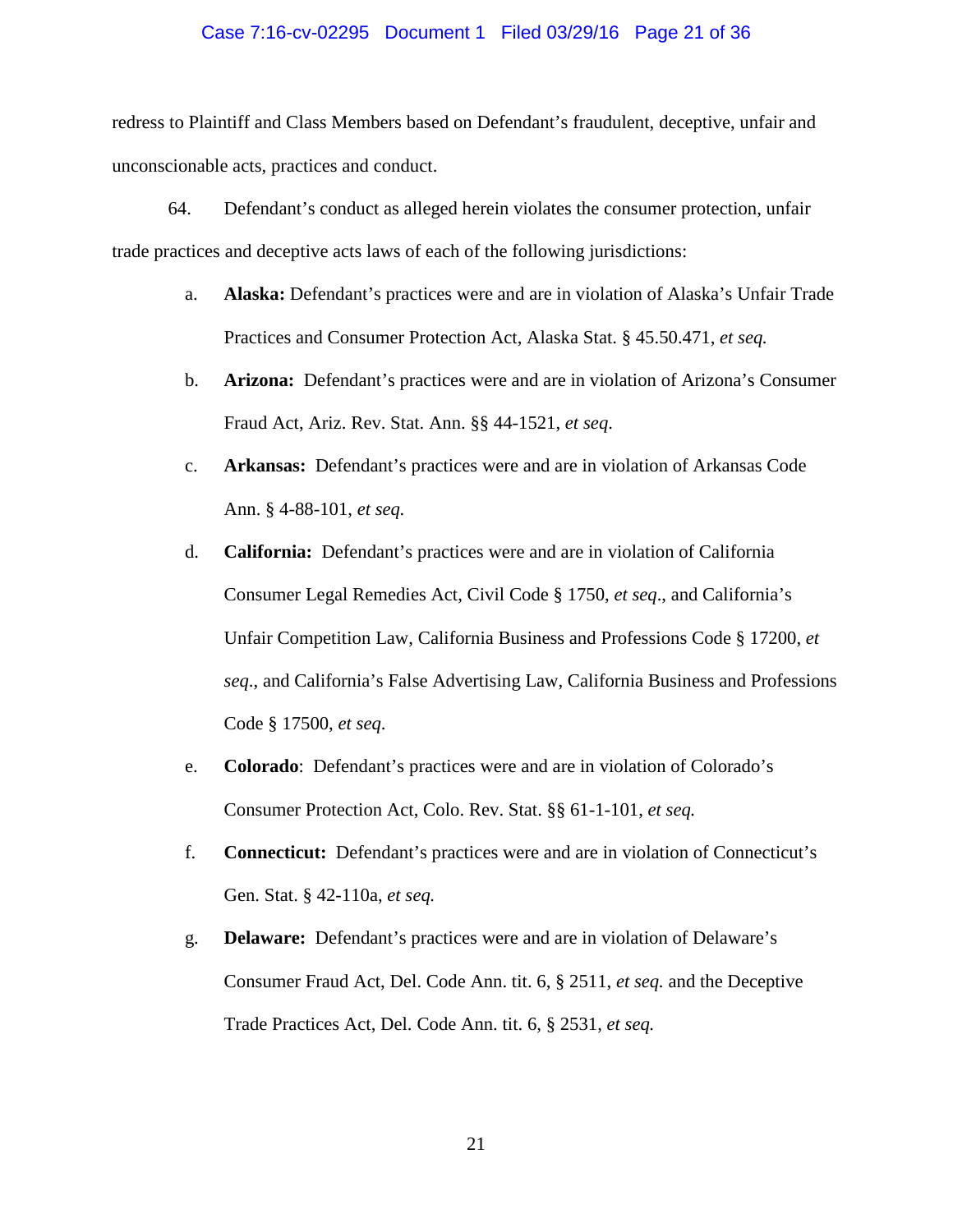- h. **District of Columbia:** Defendant's practices were and are in violation of the District of Columbia's Consumer Protection Act, D.C. Code § 28-3901, *et seq.*
- i. **Florida:** Defendant's practices were and are in violation of the Florida Deceptive and Unfair Trade Practices Act, Fla. Stat. Ann. § 501.201, *et seq*.
- j. **Hawaii:** Defendant's practices were and are in violation of the Hawaii's Uniform Deceptive Trade Practices Act, Haw. Rev. Stat. § 481A-1, *et seq.* and Haw. Rev. Stat. § 480-2.
- k. **Idaho:** Defendant's practices were and are in violation of Idaho's Consumer Protection Act, Idaho Code Ann. § 48-601, *et seq.*
- l. **Illinois:** Defendant's acts and practices were and are in violation of Illinois' Consumer Fraud and Deceptive Business Practices Act, 815 Ill. Comp. Stat. 505/2; and Uniform Deceptive Trade Practices Act, 815 Ill. Comp. Stat. 510/2.
- m. **Indiana:** Defendant's practices were and are in violation of Indiana's Deceptive Consumer Sales Act, Ind. Code Ann. § 24-5-0.5-1, *et seq.*
- n. **Kansas:** Defendant's practices were and are in violation of Kansas's Consumer Protection Act, Kat. Stat. Ann. § 50-623, *et seq*.
- o. **Kentucky:** Defendant's practices were and are in violation of Kentucky's Consumer Protection Act, Ky. Rev. Stat. Ann. § 367.110, *et seq.*
- p. **Maine:** Defendant's practices were and are in violation of the Maine Unfair Trade Practices Act, 5 Me. Rev. Stat. Ann. Tit. 5, § 205-A, *et seq*. and 10 Me. Rev. Stat. Ann. § 1101, *et seq*.
- q. **Maryland:** Defendant's practices were and are in violation of Maryland's Consumer Protection Act, Md. Code Ann. Com. Law § 13-101, *et seq*.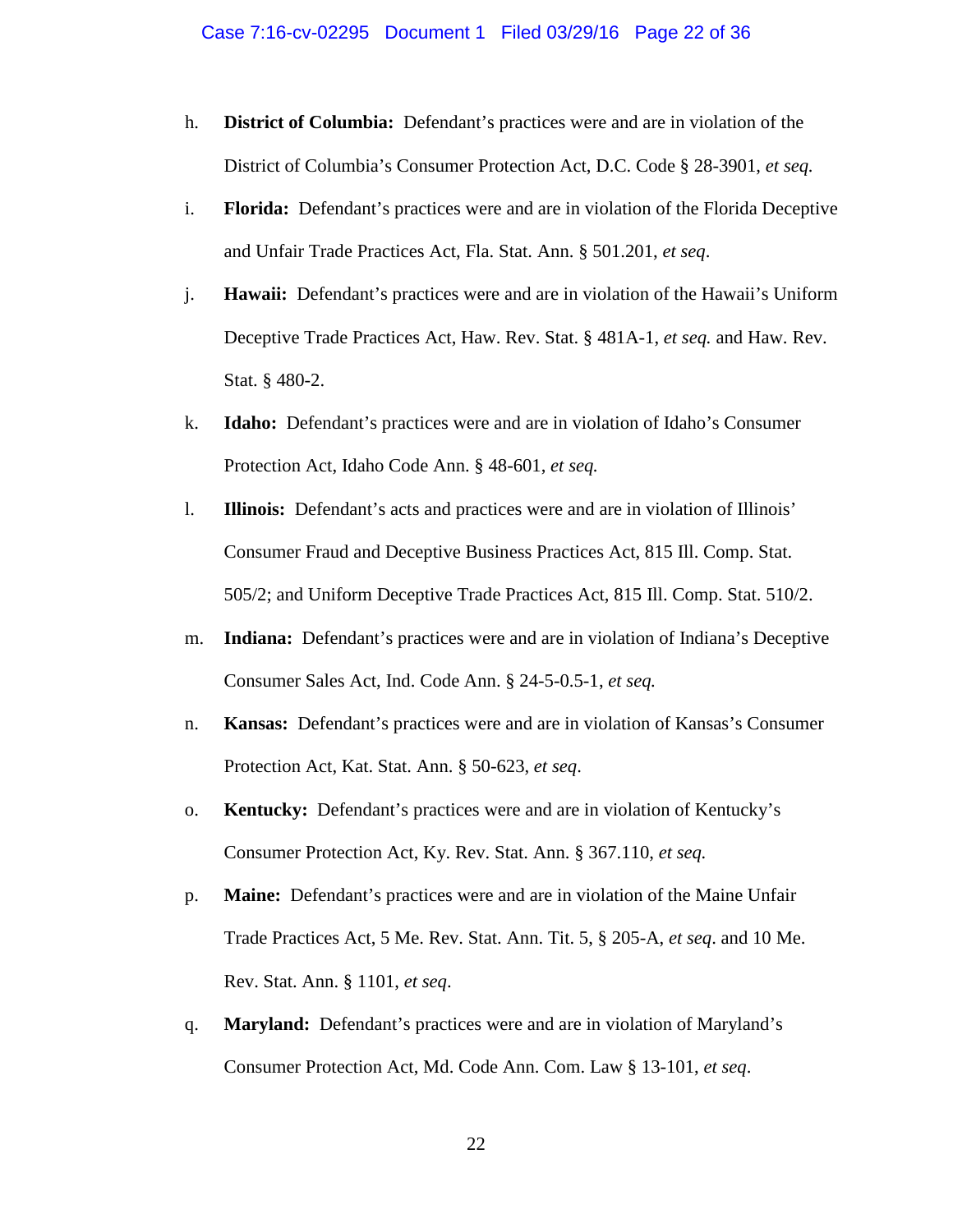- r. **Massachusetts:** Defendant's practices were unfair and deceptive acts and practices in violation of Massachusetts' Consumer Protection Act, Mass. Gen. Laws ch. 93A, § 2.
- s. **Michigan:** Defendant's practices were and are in violation of Michigan's Consumer Protection Act, Mich. Comp. Laws Ann. § 445.901, *et seq*.
- t. **Minnesota:** Defendant's practices were and are in violation of Minnesota's Prevention of Consumer Fraud Act, Minn. Stat. § 325F.68, *et seq.* and the Unlawful Trade Practices law, Minn. Stat. § 325D.09, *et seq.*
- u. **Missouri:** Defendant's practices were and are in violation of Missouri's Merchandising Practices Act, Mo. Rev. Stat. § 407.010, *et seq.*
- v. **Nebraska:** Defendant's practices were and are in violation of Nebraska's Consumer Protection Act, Neb. Rev. Stat. § 59-1601, *et seq.* and the Uniform Deceptive Trade

Practices Act, § 87-302, *et seq.*

- w. **Nevada:** Defendant's practices were and are in violation of Nevada's Deceptive Trade Practices Act, Nev. Rev. Stat. Ann. §§ 598.0903 and 41.600.
- x. **New Hampshire:** Defendant's practices were and are in violation of New Hampshire's Regulation of Business Practices for Consumer Protection, N.H. Rev. Stat. Ann. § 358-A:1, *et seq*.
- y. **New Jersey:** Defendant's practices were and are in violation of New Jersey's Consumer Fraud Act, N.J. Stat. Ann. § 56:8-1, *et seq*.
- z. **New Mexico:** Defendant's practices were and are in violation of New Mexico's Unfair Practices Act, N.M. Stat. Ann. § 57-12-1, *et seq.*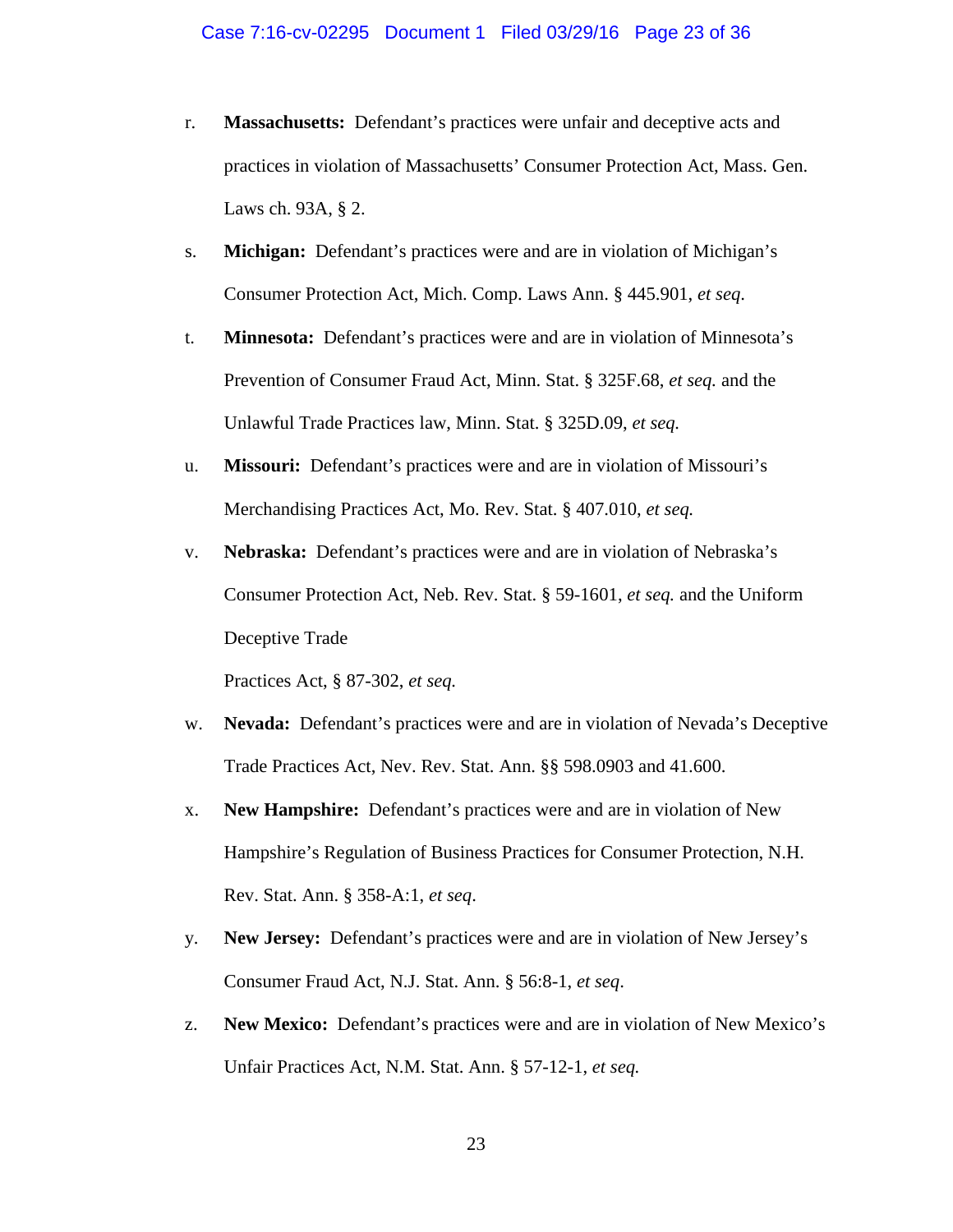- aa. **New York:** Defendant's practices were in and are in violation of New York's Gen. Bus. Law §§ 349, *et seq*.
- bb. **North Carolina:** Defendant's practices were and are in violation of North Carolina's Unfair Deceptive Trade Practices Act, N.C. Gen. Stat. Ann. § 75-1, *et seq*.
- cc. **North Dakota:** Defendant's practices were and are in violation of North Dakota's Unlawful Sales or Advertising Practices law, N.D. Cent. Code § 51-15- 01, *et seq.*
- dd. **Ohio:** Defendant's practices were and are in violation of Ohio's Consumer Sales Practices Act, Ohio Rev. Code Ann. § 1345.01, *et seq*. and Ohio's Deceptive Trade Practices Act. Ohio Rev. Code Ann. § 4165.01, *et seq*.
- ee. **Oklahoma:** Defendant's practices were and are in violation of Oklahoma's Consumer Protection Act, Okla. Stat. Ann. tit. 15 § 751, *et seq.*, and Oklahoma's Deceptive Trade Practices Act, Okla. Stat. Ann. tit. 78 § 51, *et seq.*
- ff. **Oregon:** Defendant's practices were and are in violation of Oregon's Unlawful Trade Practices law, Or. Rev. Stat. § 646.605, *et seq.*
- gg. **Pennsylvania:** Defendant's practices were and are in violation of Pennsylvania's Unfair Trade Practice and Consumer Protection Law, 73 Pa. Stat. Ann. § 201-1, *et seq*.
- hh. **Rhode Island:** Defendant's practices were and are in violation of Rhode Island's Deceptive Trade Practices Act, R.I. Gen. Laws § 6-13.1-1, *et seq.*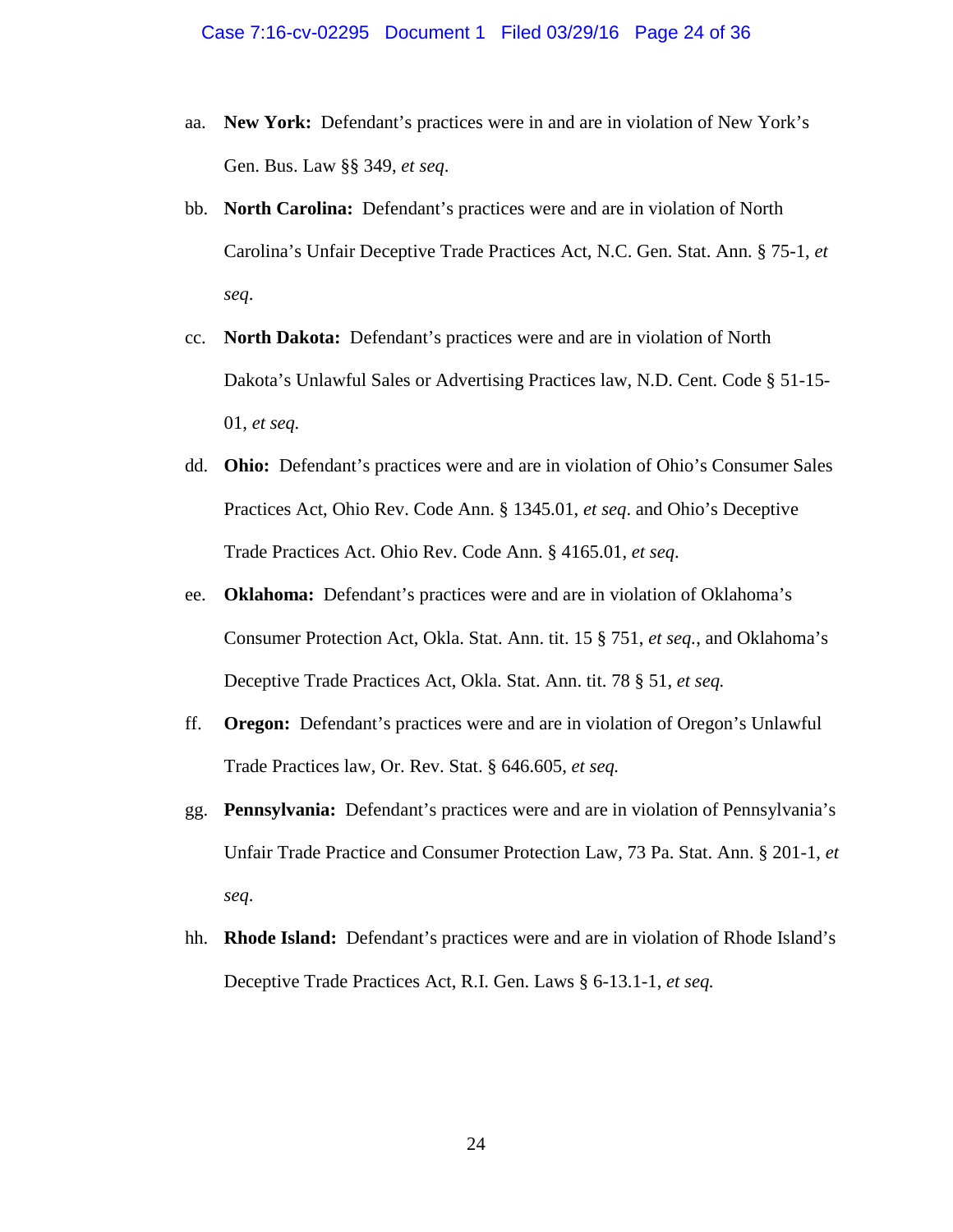- ii. **South Dakota:** Defendant's practices were and are in violation of South Dakota's Deceptive Trade Practices and Consumer Protection Act, S.D. Codified Laws § 37-24-1, *et seq.*
- jj. **Texas:** Defendant's practices were and are in violation of Texas' Deceptive Trade Practices Consumer Protection Act, Tex. Bus. & Com. Code Ann. § 17.41, *et seq.*
- kk. **Utah:** Defendant's practices were and are in violation of Utah's Consumer Sales Practices Act, Utah Code Ann. § 13-11-1, *et seq.*, and Utah's Truth in Advertising Law, Utah Code Ann. § 13-11a-1, *et seq.*
- ll. **Vermont:** Defendant's practices were and are in violation of Vermont's Consumer Fraud Act, Vt. Stat. Ann. tit. 9 § 2451, *et seq.*
- mm. **Washington:** Defendant's practices were and are in violation of Washington Consumer Protection Act, Wash. Rev. Code Ann. § 19.86, *et seq*.
- nn. **West Virginia:** Defendant's practices were and are in violation of West Virginia's Consumer Credit and Protection Act, W. Va. Code § 46A-6-101, *et seq.*
- *oo.* **Wisconsin:** Defendant's practices were and are in violation of Wisconsin's Consumer Act, Wis. Stat. §421.101, *et seq*.
- pp. **Wyoming:** Defendant's practices were and are in violation of Wyoming's Consumer Protection Act, Wyo. Stat. Ann. §40-12-101*, et seq*.

65. Defendant violated the aforementioned states' unfair and deceptive acts and practices laws by representing that the Products are "All Natural" and/or "Only Natural Ingredients".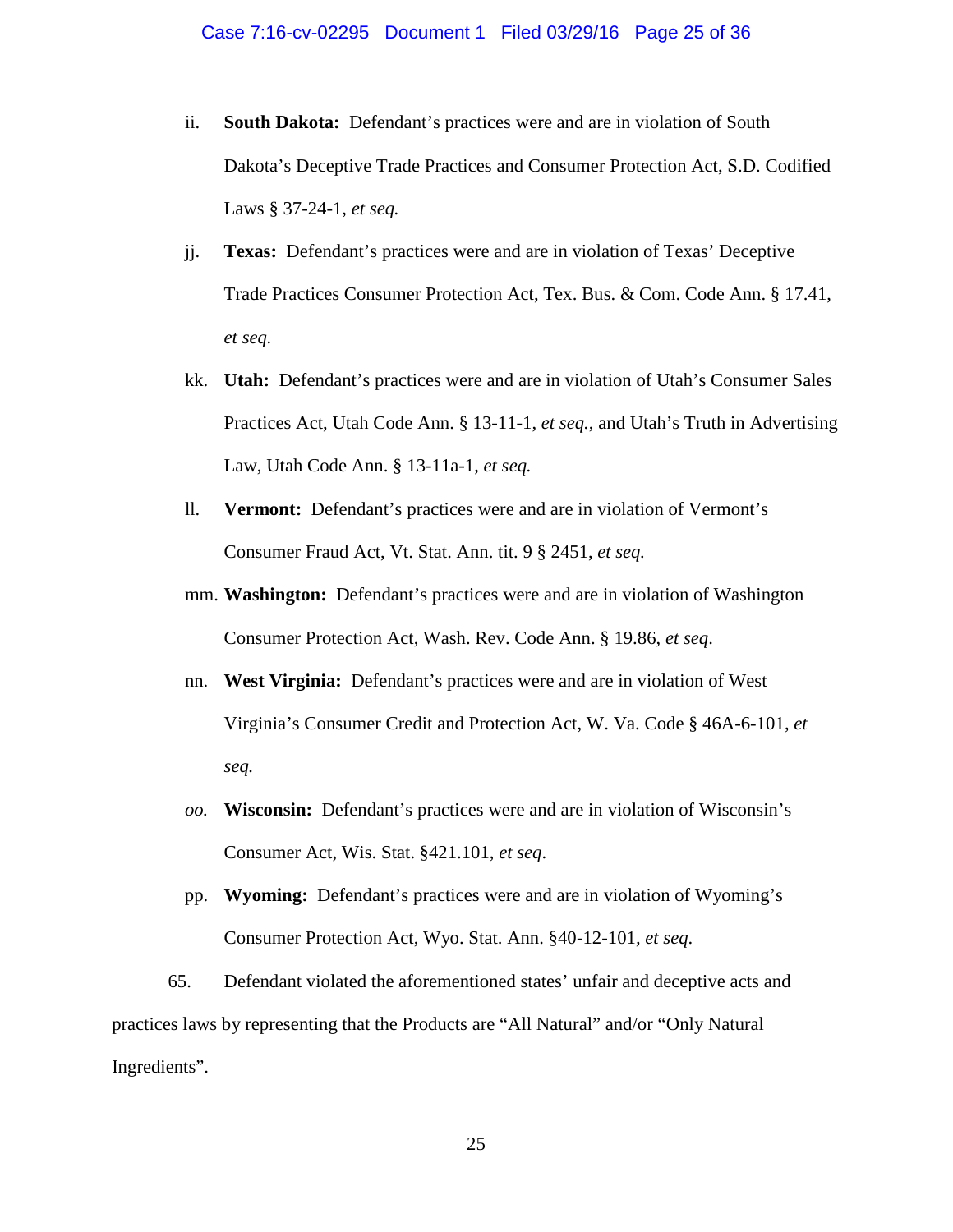### Case 7:16-cv-02295 Document 1 Filed 03/29/16 Page 26 of 36

66. Contrary to Defendant's representations, the Products are not "All Natural" and/or "Only Natural Ingredients".

67. Defendant's misrepresentations were material to Plaintiff's and Class Members' decision to pay a premium for the Products.

68. Defendant made its untrue and/or misleading statements and representations willfully, wantonly, and with reckless disregard for the truth.

69. As a result of Defendant's violations of the aforementioned states' unfair and deceptive practices laws, Plaintiff and Class Members paid a premium for the Products.

70. As a result of Defendant's violations, Defendant has been unjustly enriched.

71. Pursuant to the aforementioned states' unfair and deceptive practices laws, Plaintiff and Class Members are entitled to recover compensatory damages, restitution, punitive and special damages including but not limited to treble damages, reasonable attorneys' fees and costs and other injunctive or declaratory relief as deemed appropriate or permitted pursuant to the relevant law.

# **FOURTH CAUSE OF ACTION BREACH OF EXPRESS WARRANTY (On Behalf of Plaintiff and All Class Members)**

72. Plaintiff repeats and realleges each and every allegation contained in the foregoing paragraphs as if fully set forth herein.

73. Defendant provided the Plaintiff and Class Members with an express warranty in the form of written affirmations of fact promising and representing that the Products are all natural and/or contain only natural ingredients.

74. The above affirmations of fact were not couched as "belief" or "opinion," and were not "generalized statements of quality not capable of proof or disproof."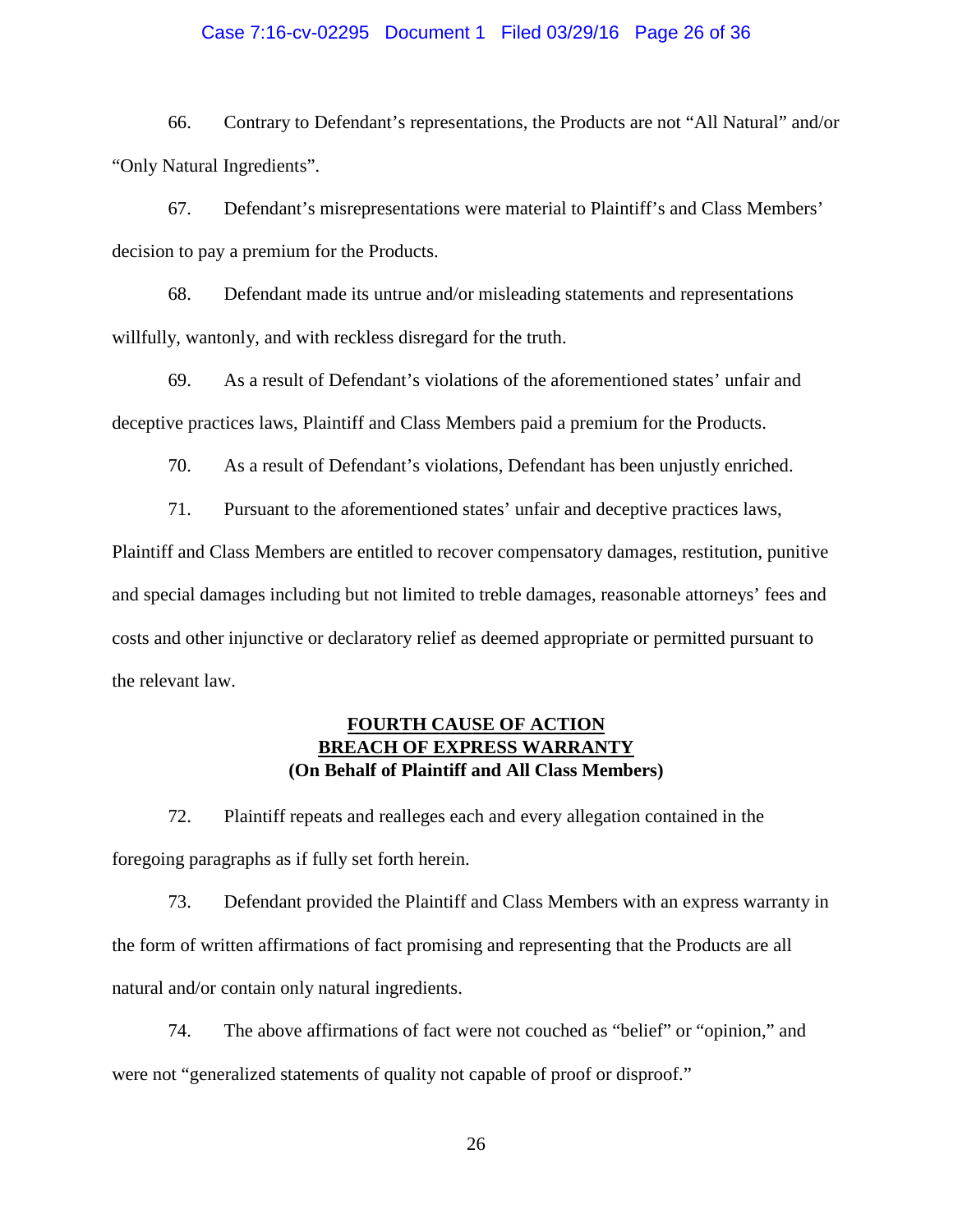### Case 7:16-cv-02295 Document 1 Filed 03/29/16 Page 27 of 36

75. These affirmations of fact became part of the basis for the bargain and were material to the Plaintiff's and Class Members' transactions.

76. Plaintiff and Class Members reasonably relied upon the Defendant's affirmations of fact and justifiably acted in ignorance of the material facts omitted or concealed when they decided to buy Defendant's Products.

77. Within a reasonable time after they knew or should have known of Defendant's breach, Plaintiff, on behalf of himself and Class Members, placed Defendant on notice of its breach, giving Defendant an opportunity to cure its breach, which it refused to do.

78. Defendant breached the express warranty because the Products are not all natural and/or do not contain only natural ingredients.

79. Defendant thereby breached the following state warranty laws:

- a. Code of Ala. § 7-2-313;
- b. Alaska Stat. § 45.02.313;
- c. A.R.S. § 47-2313;
- d. A.C.A. § 4-2-313;
- e. Cal. Comm. Code § 2313;
- f. Colo. Rev. Stat. § 4-2-313;
- g. Conn. Gen. Stat. § 42a-2-313;
- h. 6 Del. C. § 2-313;
- i. D.C. Code § 28:2-313;
- j. Fla. Stat. § 672.313;
- k. O.C.G.A. § 11-2-313;
- l. H.R.S. § 490:2-313;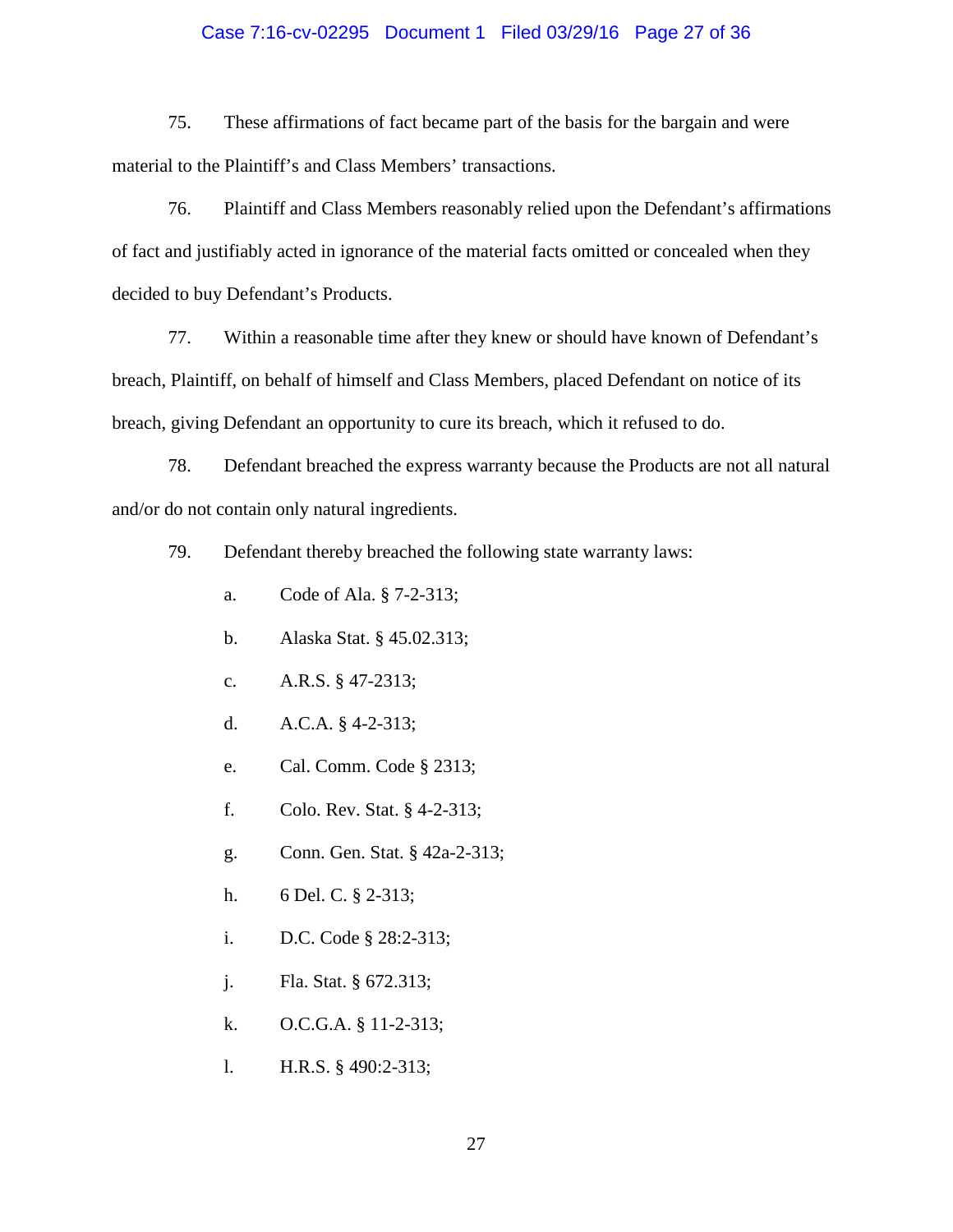- m. Idaho Code § 28-2-313;
- n. 810 I.L.C.S. 5/2-313;
- o. Ind. Code § 26-1-2-313;
- p. Iowa Code § 554.2313;
- q. K.S.A. § 84-2-313;
- r. K.R.S. § 355.2-313;
- s. 11 M.R.S. § 2-313;
- t. Md. Commercial Law Code Ann. § 2-313;
- u. 106 Mass. Gen. Laws Ann. § 2-313;
- v. M.C.L.S. § 440.2313;
- w. Minn. Stat. § 336.2-313;
- x. Miss. Code Ann. § 75-2-313;
- y. R.S. Mo. § 400.2-313;
- z. Mont. Code Anno. § 30-2-313;
- aa. Neb. Rev. Stat. § 2-313;
- bb. Nev. Rev. Stat. Ann. § 104.2313;
- cc. R.S.A. 382-A:2-313;
- dd. N.J. Stat. Ann. § 12A:2-313;
- ee. N.M. Stat. Ann. § 55-2-313;
- ff. N.Y. U.C.C. Law § 2-313;
- gg. N.C. Gen. Stat. § 25-2-313;
- hh. N.D. Cent. Code § 41-02-30;
- ii. II. O.R.C. Ann. § 1302.26;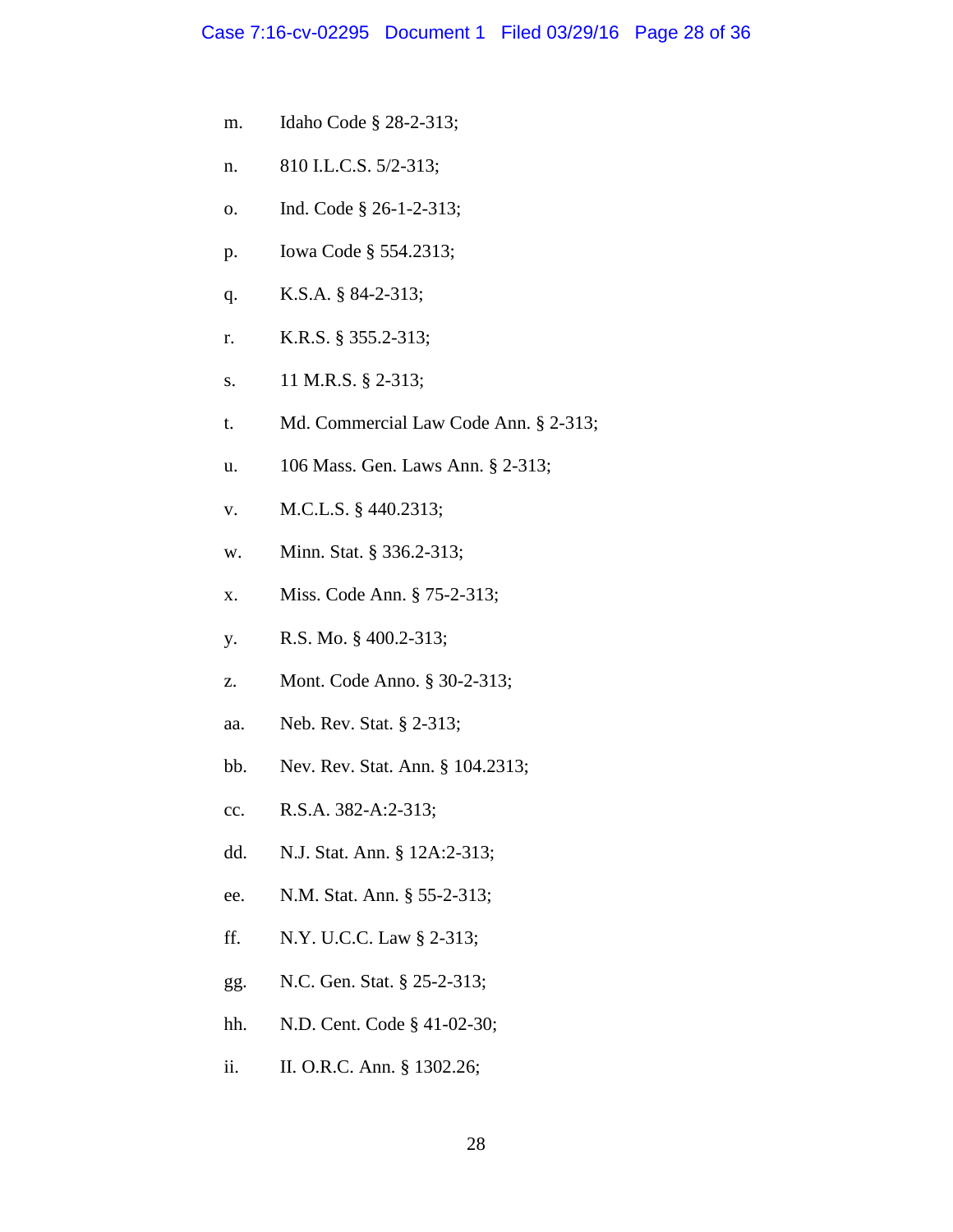- jj. 12A Okl. St. § 2-313;
- kk. Or. Rev. Stat. § 72-3130;
- ll. 13 Pa. Rev. Stat. § 72-3130;
- mm. R.I. Gen. Laws § 6A-2-313;
- nn. S.C. Code Ann. § 36-2-313;
- oo. S.D. Codified Laws, § 57A-2-313;
- pp. Tenn. Code Ann. § 47-2-313;
- qq. Tex. Bus. & Com. Code § 2.313;
- rr. Utah Code Ann. § 70A-2-313;
- ss. 9A V.S.A. § 2-313;
- tt. Va. Code Ann. § 59.1-504.2;
- uu. Wash. Rev. Code Ann. § 6A.2-313;
- vv. W. Va. Code § 46-2-313;
- ww. Wis. Stat. § 402.313;
- xx. Wyo. Stat. § 34.1-2-313.
- 80. As a direct and proximate result of Defendant's breach of express warranty,

Plaintiff and Class Members were damaged in the amount of the price they paid for the Products, in an amount to be proven at trial.

# **FIFTH CAUSE OF ACTION VIOLATION OF THE MAGNUSON-MOSS WARRANTY ACT, 15 U.S.C. § 2301** *et seq***. (On Behalf of Plaintiff and All Class Members)**

81. Plaintiff repeats and realleges each and every allegation contained in the

foregoing paragraphs as if fully set forth herein.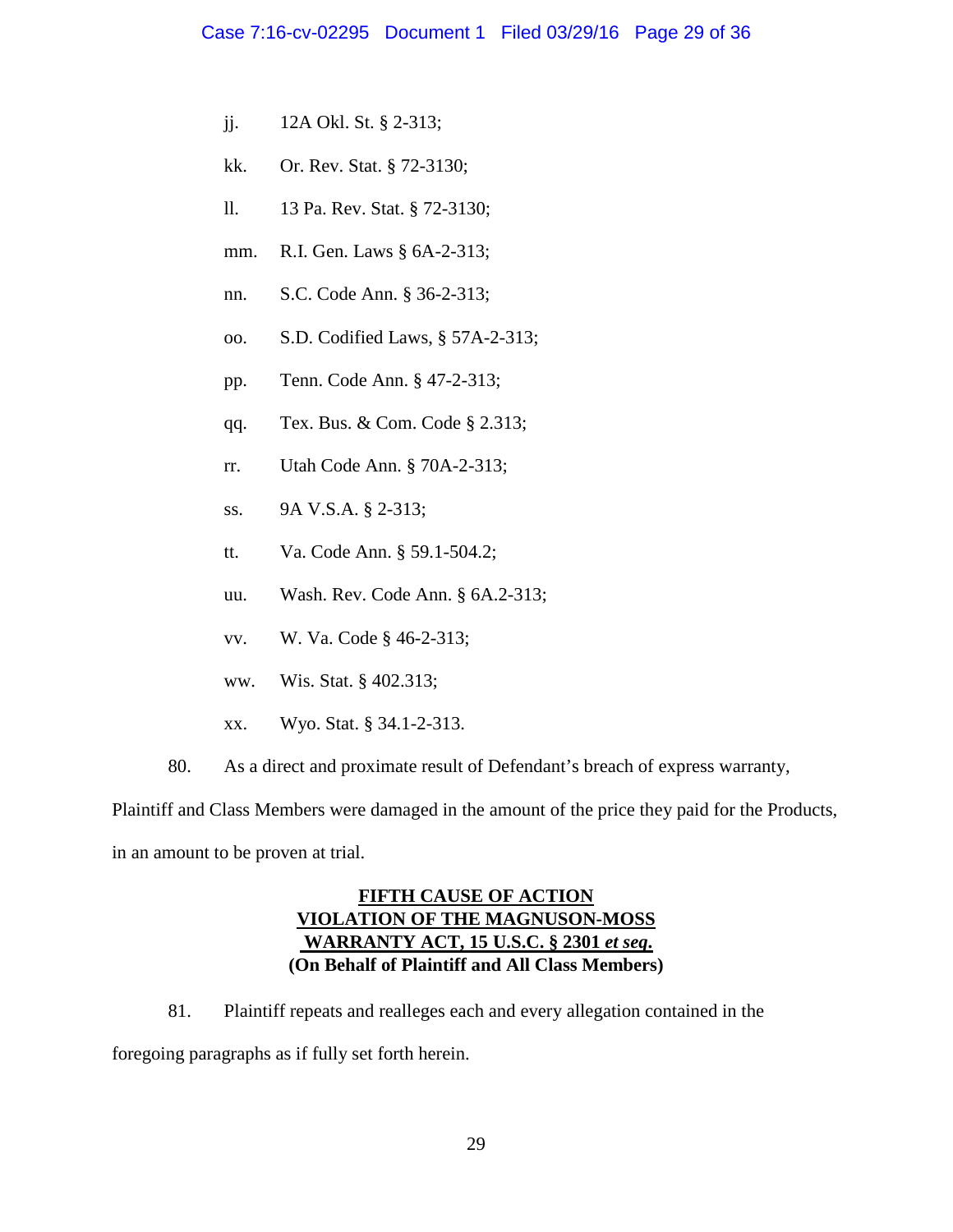### Case 7:16-cv-02295 Document 1 Filed 03/29/16 Page 30 of 36

82. Plaintiff brings this claim individually and on behalf of all members of the Class. Upon certification, the Class will consist of more than 100 named Plaintiffs.

83. The Magnuson-Moss Warranty Act provides a federal remedy for consumers who have been damaged by the failure of a supplier or warrantor to comply with any obligation under a written warranty or implied warranty, or other various obligations established under the Magnuson-Moss Warranty Act, 15 U.S.C. § 2301 *et seq*.

84. The Products are "consumer products" within the meaning of the Magnuson-Moss Warranty Act, 15 U.S.C. § 2301(1).

85. Plaintiff and other members of the Class are "consumers" within the meaning of the Magnuson-Moss Warranty Act, 15 U.S.C. § 2301(3).

86. Defendant is a "supplier" and "warrantor" within the meaning of the Magnuson-Moss Warranty Act, 15 U.S.C. §§ 2301(4) & 2301(5).

87. Defendant represented in writing that the Products are "All Natural" and/or "Only Natural Ingredients".

88. These statements were made in connection with the sale of the Products and relate to the nature of the Products and affirm and promise that the Products are as represented and defect free and, as such, are "written warranties" within the meaning of the Magnuson-Moss Warranty Act, 15 U.S.C. § 2301(6)(A).

89. As alleged herein, Defendant breached the written warranty by selling consumers Products that are not all natural and/or do not contain only natural ingredients.

90. The Products do not conform to the Defendant's written warranty and therefore violates the Magnuson-Moss Warranty Act, 15 U.S.C. § 2301 *et seq*. Consequently, Plaintiff and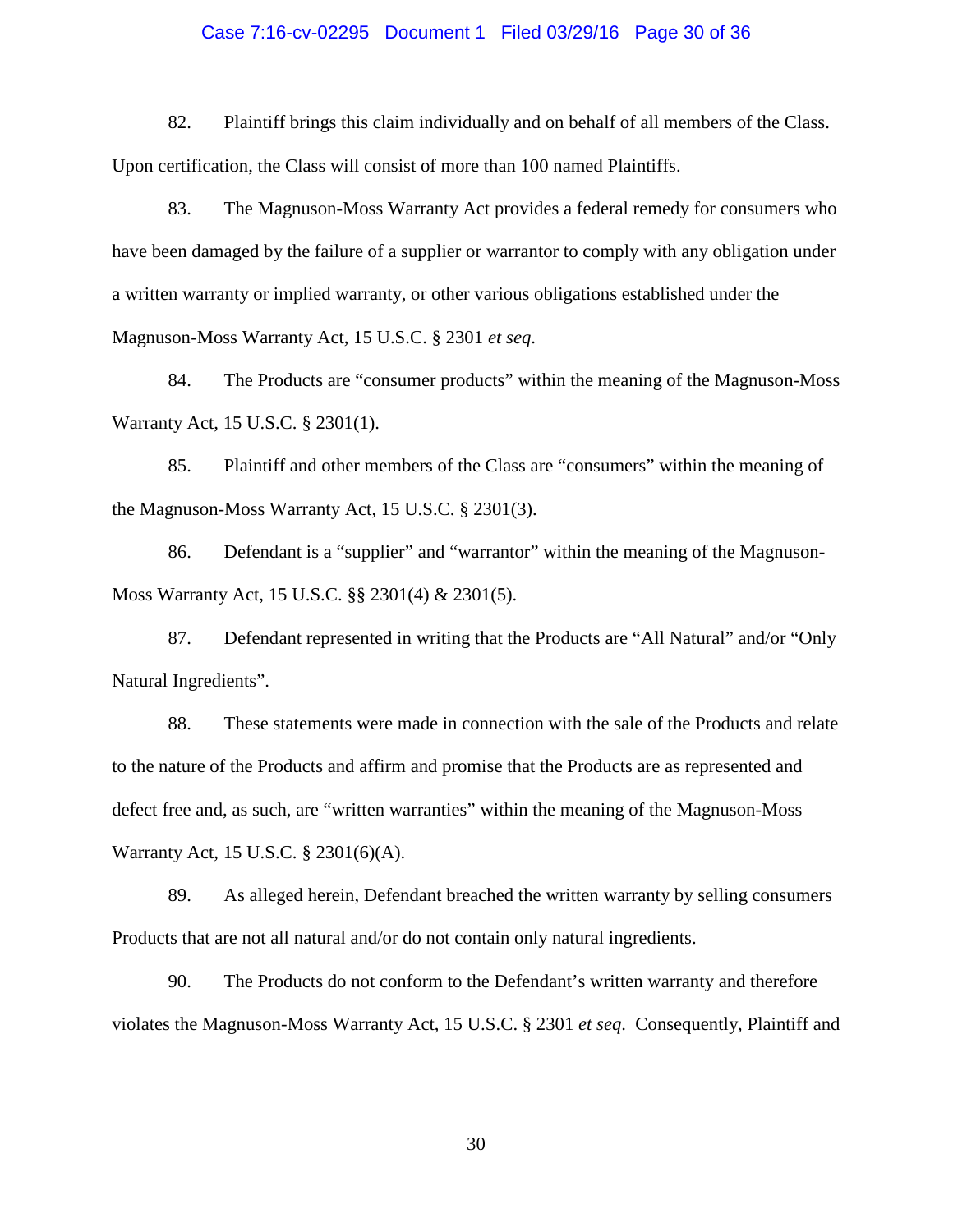the other members of the Class have suffered injury and are entitled to damages in an amount to be proven at trial.

# **SIXTH CAUSE OF ACTION BREACH OF IMPLIED WARRANTY OF MERCHANTIBILITY (On Behalf of Plaintiff and All Class Members)**

91. Plaintiff repeats and realleges each and every allegation contained in the foregoing paragraphs as if fully set forth herein.

92. Under the Uniform Commercial Code's implied warranty of merchantability, the Defendant warranted to Plaintiff and Class Members that the Products are "All Natural" and/or "Only Natural Ingredients".

93. Defendant breached the implied warranty of merchantability in that Defendant's Products' ingredients deviate from the label and products descriptions, and reasonable consumers expecting products that conform to their labels would not accept the Defendant's Products if they knew that they actually contained synthetic ingredients, some of which are potentially harmful and are not all natural and/or do not contain only natural ingredients.

94. Within a reasonable amount of time after the Plaintiff discovered that the Products contain synthetic ingredients, Plaintiff notified the Defendant of such breach.

95. The inability of the Defendant's Products to meet the label description was wholly due to the Defendant's fault and without Plaintiff's or Class Members' fault or neglect, and was solely due to the Defendant's manufacture and distribution of the Products to the public.

96. As a result of the foregoing, Plaintiff and Class Members have been damaged in the amount paid for the Defendant's Products, together with interest thereon from the date of purchase.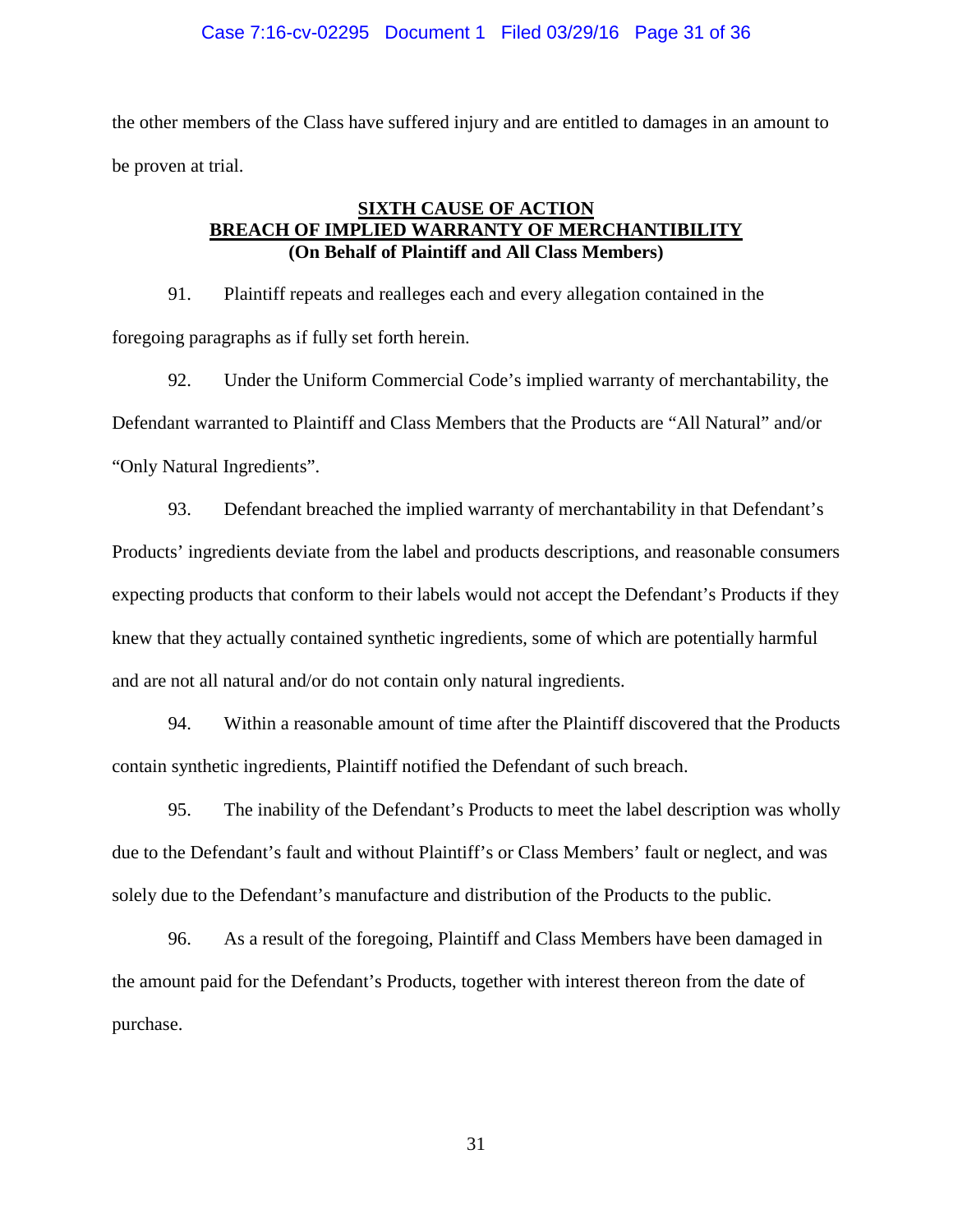## **SEVENTH CAUSE OF ACTION BREACH OF IMPLIED WARRANTY OF FITNESS FOR A PARTICULAR PURPOSE (On Behalf of Plaintiff and All Class Members)**

97. Plaintiff repeats and realleges each and every allegation contained in the foregoing paragraphs as if fully set forth herein.

98. Defendant knew or had reason to know that the Plaintiff and other Class Members were buying its Products with the specific purpose of buying products that contained exclusively natural ingredients.

99. Plaintiff and the other Class Members, intending to use wholly natural products, relied on the Defendant in selecting its Products to fit their specific intended use.

100. Defendant held itself out as having particular knowledge of the Defendant's Products' ingredients and safety.

101. Plaintiff's and Class Members' reliance on Defendant in selecting Defendant's Products to fit their particular purpose was reasonable given Defendant's claims and representations in its advertising, packaging and labeling concerning the Products' ingredients and safety.

102. Plaintiff and the other Class Members' reliance on Defendant in selecting Defendant's Products to fit their particular use was reasonable given Defendant's particular knowledge of the Products it manufactures and distributes.

103. As a result of the foregoing, Plaintiff and Class Members have been damaged in the amount paid for the Defendant's Products, together with interest thereon from the date of purchase.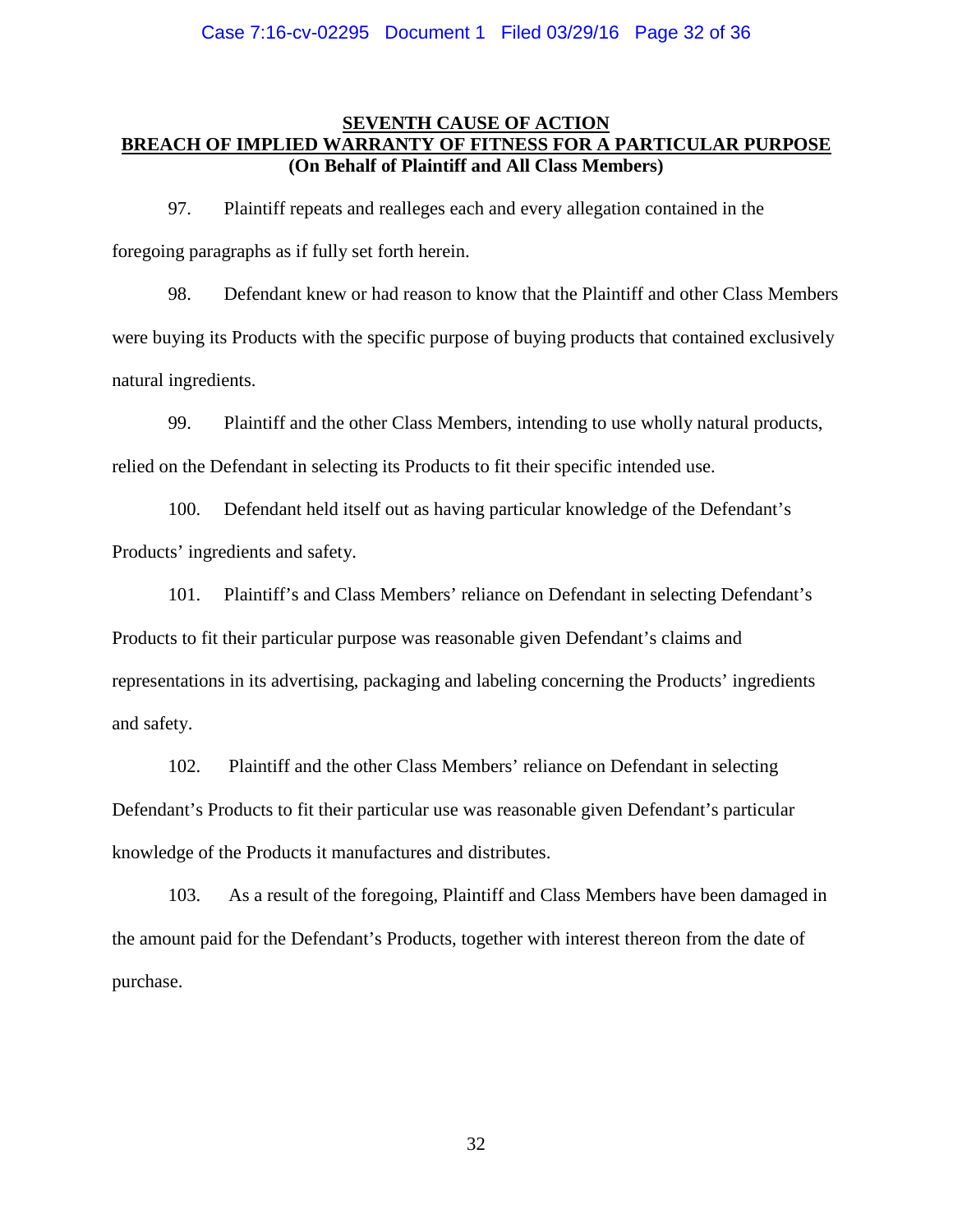## **EIGHTH CAUSE OF ACTION COMMON LAW UNJUST ENRICHMENT (On Behalf of Plaintiff and All Class Members in the Alternative)**

104. Plaintiff repeats and realleges each and every allegation contained in the foregoing paragraphs as if fully set forth herein.

105. Plaintiff, on behalf of himself and consumers nationwide, brings a common law claim for unjust enrichment.

106. Defendant's conduct violated, *inter alia*, state and federal law by manufacturing, advertising, marketing, and selling its Products while misrepresenting and omitting material facts.

107. Defendant's unlawful conduct as described in this Complaint allowed Defendant to knowingly realize substantial revenues from selling its Products at the expense of, and to the detriment or impoverishment of, Plaintiff and Class Members, and to Defendant's benefit and enrichment. Defendant has thereby violated fundamental principles of justice, equity, and good conscience.

108. Plaintiff and Class Members conferred significant financial benefits and paid substantial compensation to Defendant for the Products, which were not as Defendant represented it to be.

109. Under New York's common law principles of unjust enrichment, it is inequitable for Defendant to retain the benefits conferred by Plaintiff's and Class Members' overpayments.

110. Plaintiff and Class Members seek disgorgement of all profits resulting from such overpayments and establishment of a constructive trust from which Plaintiff and Class Members may seek restitution.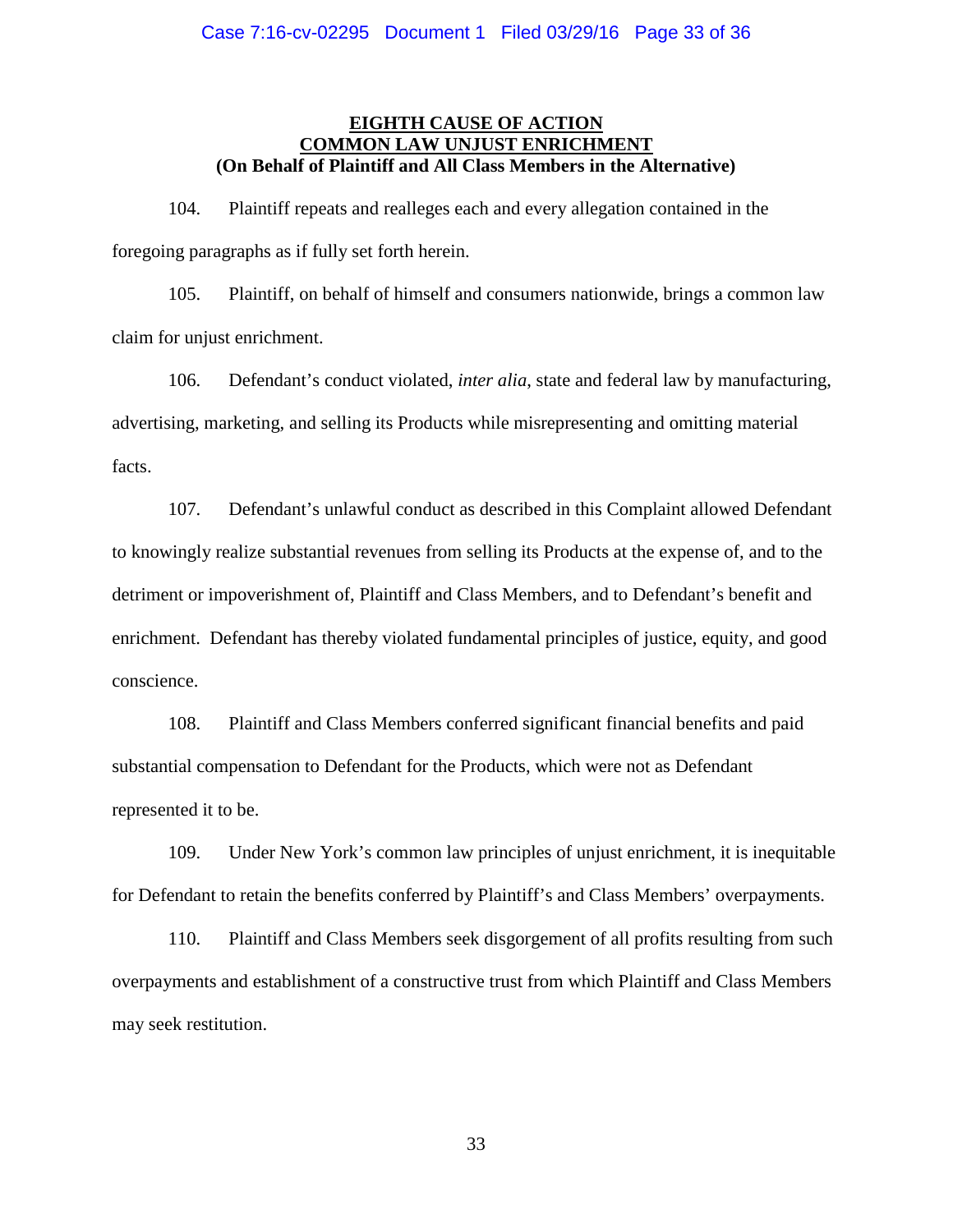## **NINTH CAUSE OF ACTION NEGLIGENT MISREPRESENTATION (On Behalf of Plaintiff and All Class Members)**

111. Plaintiff repeats and realleges each and every allegation contained in all the foregoing paragraphs as if fully set forth herein.

112. Defendant, directly, or through its agents and employees, made false representations, concealments, and non-disclosures to Plaintiff and Class Members about its Products' ingredients.

113. In making these false, misleading, and deceptive representations and omissions, Defendant knew and intended that consumers would pay a premium for natural labeled products over comparable products that are not labeled as being natural, furthering Defendant's private interest of increasing sales for its products and decreasing sales of products that are truthfully offered "All Natural" and/or "Only Natural Ingredients" by Defendant's competitors.

114. As an immediate, direct, and proximate result of Defendant's false, misleading, and deceptive statements and representations, Defendant injured Plaintiff and Class Members in that they paid a premium price for the Products which was not as represented.

115. In making the representations of fact to Plaintiff and Class Members described herein, Defendant has failed to fulfill its duties to disclose material facts about the Products. The failure to disclose the true nature of the Products' ingredients was caused by Defendant's negligence and carelessness.

116. Defendant, in making these misrepresentations and omissions, and in doing the acts alleged above, knew or reasonably should have known that the misrepresentations were not true. Defendant made and intended the misrepresentations to induce the reliance of Plaintiff and Class Members.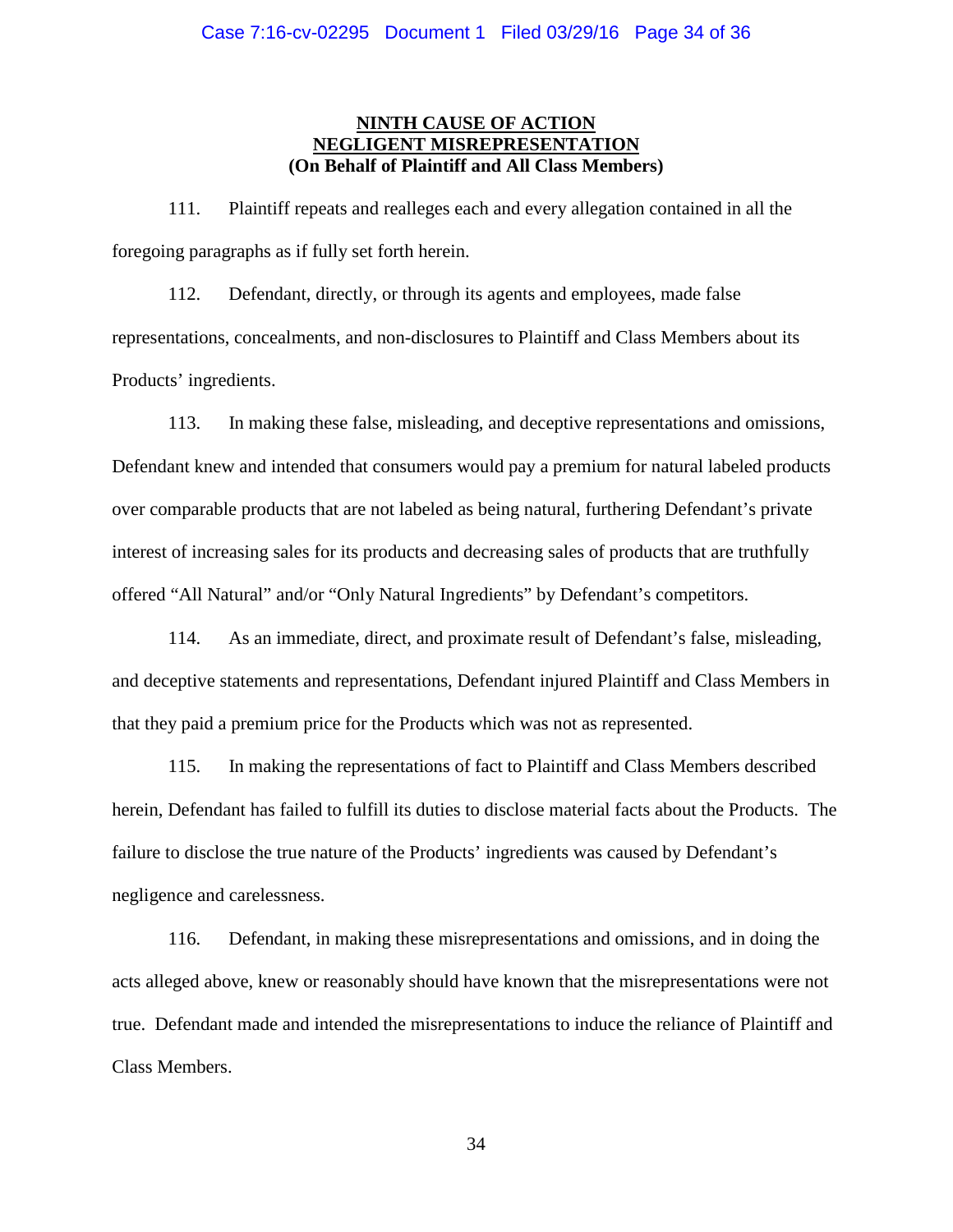#### Case 7:16-cv-02295 Document 1 Filed 03/29/16 Page 35 of 36

117. The Plaintiff and Class Members relied on these false representations and nondisclosures by Defendant when purchasing the Products, upon which reliance was justified and reasonably foreseeable.

118. As a result of Defendant's wrongful conduct, Plaintiff and Class Members have suffered and continue to suffer economic losses and other general and specific damages, including amounts paid for the Products and any interest that would have been accrued on these monies, all in the amount to be determined at trial.

### **JURY DEMAND**

Plaintiff demands a trial by jury on all issues.

**WHEREFORE**, Plaintiff, on behalf of himself and the Class, prays for judgment as follows:

- (a) Declaring this action to be a proper class action and certifying Plaintiff as the representative of the Class under Rule 23 of the FRCP;
- (b) Entering preliminary and permanent injunctive relief against Defendant, directing Defendant to correct its practices and to comply with consumer protection statutes nationwide, including New York consumer protection laws;
- (c) Awarding monetary damages, including treble damages;
- (d) Awarding punitive damages;
- (e) Awarding Plaintiff and Class Members their costs and expenses incurred in this action, including reasonable allowance of fees for Plaintiff's attorneys and experts, and reimbursement of Plaintiff's expenses; and
- (f) Granting such other and further relief as the Court may deem just and proper.